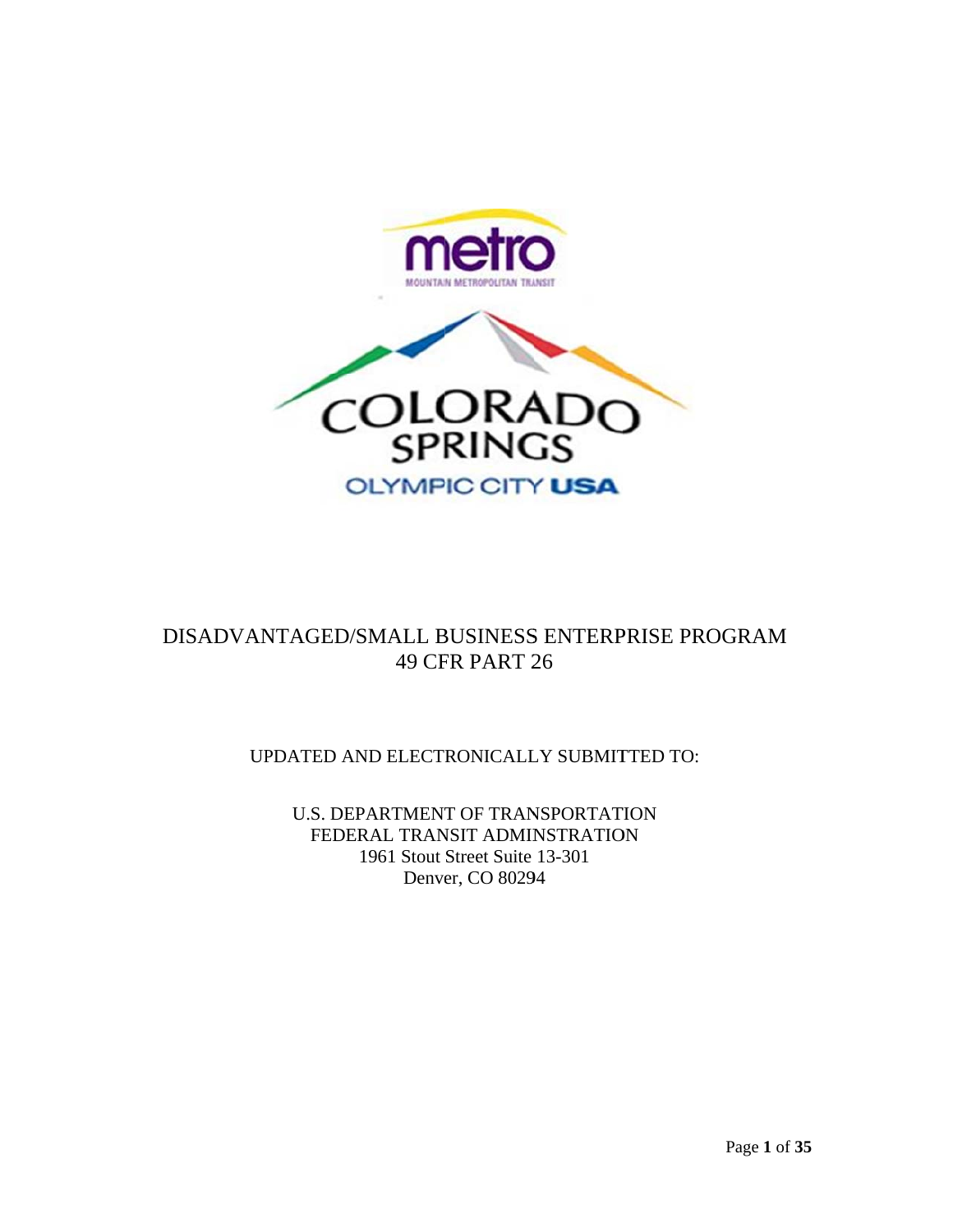# **POLICY STATEMENT**

## OBJECTIVES/POLICY STATEMENT

The City of Colorado Springs, DBA Mountain Metropolitan Transit (MMT), has established a Disadvantaged Business Enterprise (DBE) program in accordance with regulations of the U.S. Department of Transportation (DOT), 49 CFR Part 26. MMT has received Federal financial assistance from the Department of Transportation, and as a condition of receiving this assistance, MMT has signed an assurance that it will comply with 49 CFR Part 26.

It is the policy of MMT to ensure that DBEs are defined in part 26, have an equal opportunity to receive and participate in DOT-assisted contracts. It is also our policy:

- 1. To ensure nondiscrimination in the award and administration of DOT - assisted contracts;
- 2. To create a level playing field on which DBEs can compete fairly for DOT -assisted contracts;
- 3. To ensure that the DBE Program is narrowly tailored in accordance with applicable law;
- 4. To ensure that only firms that fully meet 49 CFR Part 26 eligibility standards are permitted to participate as DBEs;
- 5. To help remove barriers to the participation of DBEs in DOT assisted contracts;
- 6. To assist the development of firms that can compete successfully in the market place outside the DBE Program.

A Contract Specialist has been delegated as the DBE Liaison Officer for MMT. In that capacity, the Contract Specialist is responsible for implementing all aspects of the DBE program. Implementation of the DBE program is accorded the same priority as compliance with all other legal obligations incurred by MMT in its financial assistance agreements with the Department of Transportation.

MMT has previously disseminated this policy statement to the City Council and all of the components of our organization. MMT has distributed this statement to DBE and non-DBE business communities that perform work for us on DOTassisted contracts. Distribution of the policy statement will be accomplished through publication on our website.

 */s/Craig Blewitt October 1, 2020*

Craig Blewitt **Date** Transit Services Manager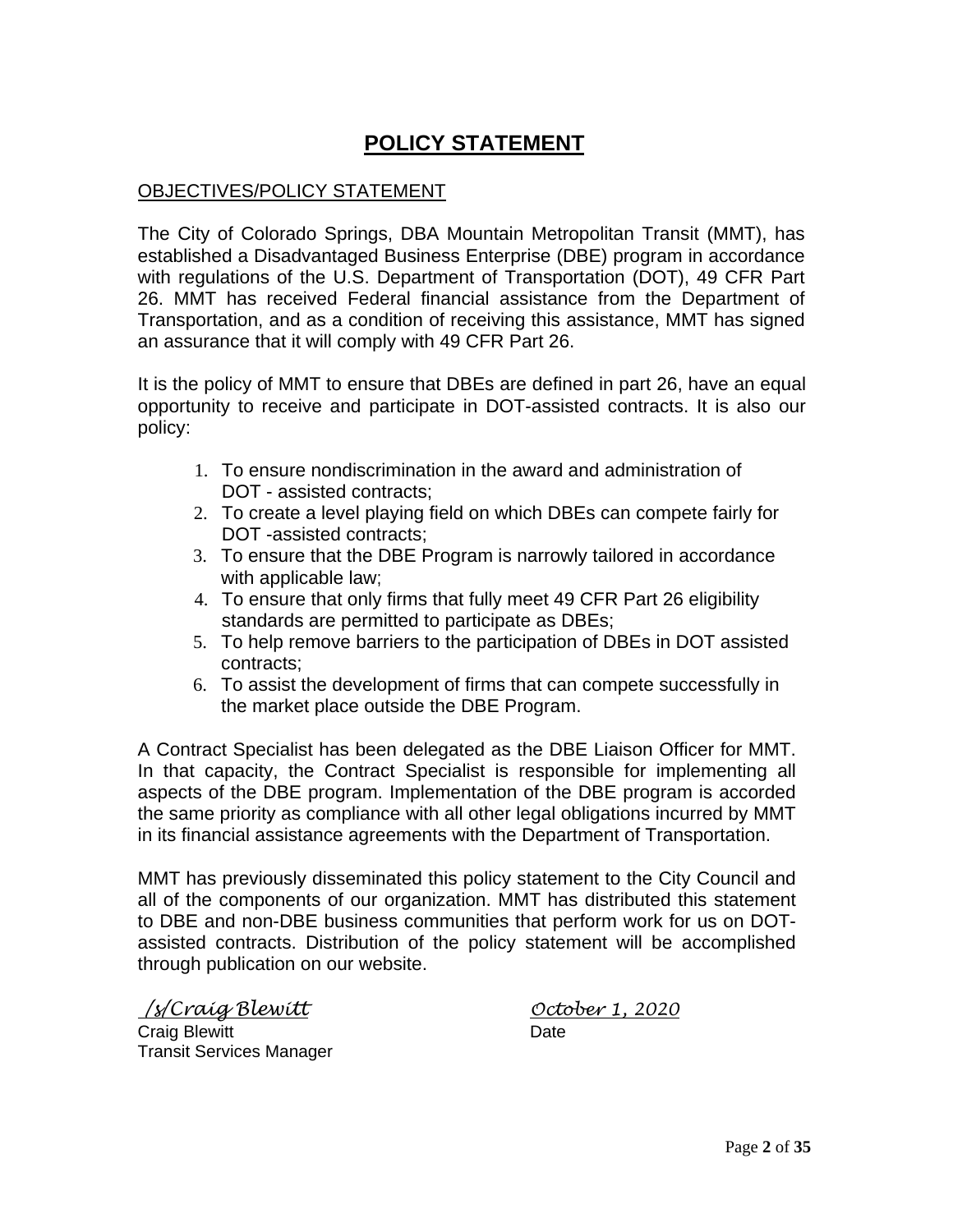## **SUBPART A – GENERAL REQUIREMENTS**

## **Section 26.1, 26.23 Objectives**

The objectives are found in the policy statement on the first page of this program.

#### **Section 26.3 Applicability**

The recipient of federal funds authorized by 49 U.S.C. 47101, *et seq.*

MMT is the recipient of federal-aid highway funds authorized under Titles I and V of the Intermodal Surface Transportation Efficiency Act of 1991 (ISTEA), Pub. L. 102-240, 105 Stat. 1914, Titles I, III, and V of the Transportation Equity Act for the 21<sup>st</sup> Century (TEA-21, Pub. L. 105-178, 112 Stat. 107.

MMT is the recipient of federal transit funds authorized by Titles I, III, V, and VI of ISTEA, Pub. L. 102-240 or by Federal transit laws in Title 49, U.S. Code, or Titles I, II, and V of the Teas-21, Pub. L. 105-178.

## **Section 26.5 Definitions**

MMT will adopt the definitions contained in Section 26.5 for this program.

#### **Section 26.7 Non-discrimination Requirements**

MMT will never exclude any person from participation in, deny any person the benefits of, or otherwise discriminate against anyone in connection with the award and performance of any contract covered by 49 CFR part 26 on the basis of race, color, sex, or national origin.

In administering its DBE program, MMT will not, directly or through contractual or other arrangements, use criteria or methods of administration that have the effect of defeating or substantially impairing accomplishment of the objectives of the DBE program with respect to individuals of a particular race, color, sex, or national origin.

## **Section 26.11 Record Keeping Requirements**

Reporting to DOT: 26.11(b)

MMT will report DBE participation to DOT as follows:

MMT will report DBE participation on a semi-annual basis, using DOT Form 4630. These reports will reflect payments actually made to DBEs on DOT assisted contracts.

Bidders List: 26.11 (c)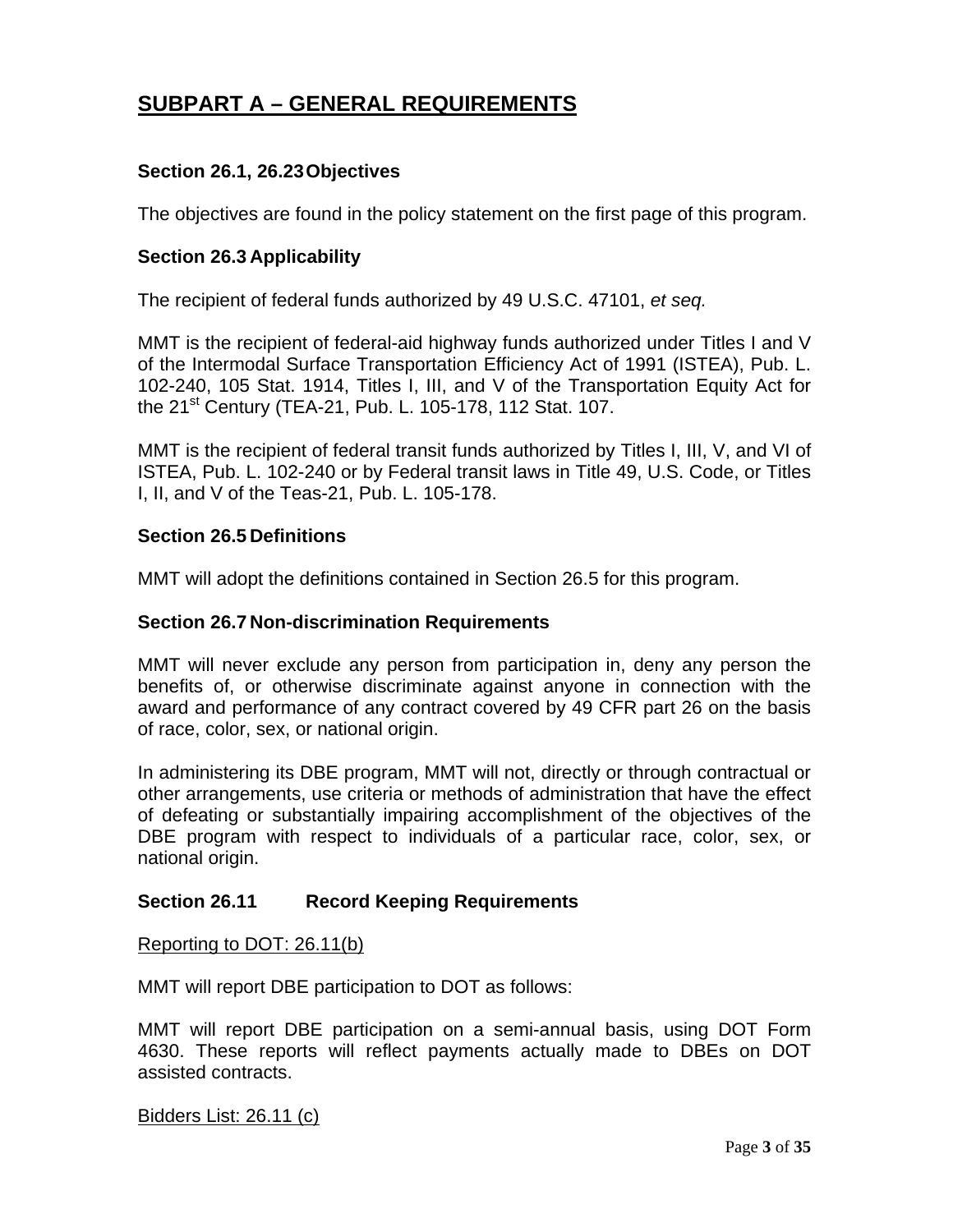MMT will create a bidders list, consisting of information about all DBE and non-DBE firms that bid or quote on DOT-assisted contracts. The purpose of this requirement is to allow use of the bidder's list approach to calculating overall goals. The bidder list will include the name, address, DBE non-DBE status, age, and annual gross receipts of firms.

MMT will collect this information by including a "Solicitation Statistics" form in the RFP and bid documents that gather the following information:

- Firm Name
- Firm Address
- DBE Status
- Company's Type of Work
- Month/Year Firm started
- Annual Gross Receipts of the Firm
- Name of Solicitation
- Solicitation Number

#### **Section 26.13 Federal Financial Assistance Agreement**

MMT has signed the following assurances, applicable to all DOT-assisted contracts and their administration:

#### Assurance: 26.13(a)

The recipient shall not discriminate on the basis of race, color, national origin, or sex in the award and performance of any DOT assisted contract or in the administration of its DBE Program or the requirements of 49 CFR part 26. The recipient shall take all necessary and reasonable steps under 49 CFR part 26 to ensure nondiscrimination in the award and administration of DOT assisted contracts. The recipient's DBE Program, as required by 49 CFR part 26 and as approved by DOT, is incorporated by reference in this agreement. Implementation of this program is a legal obligation and failure to carry out its terms shall be treated as a violation of this agreement. Upon notification to the recipient of its failure to carry out its approved program, the Department may impose sanction as provided for under part 26 and may, in appropriate cases, refer the matter for enforcement under 18 U.S.C. 1001 and/or the Program Fraud Civil Remedies Act of 1986 (31 U.S.C. 3801 *et seq.).* 

This language will appear in financial assistance agreements with subrecipients.

Contract Assurance: 26.13b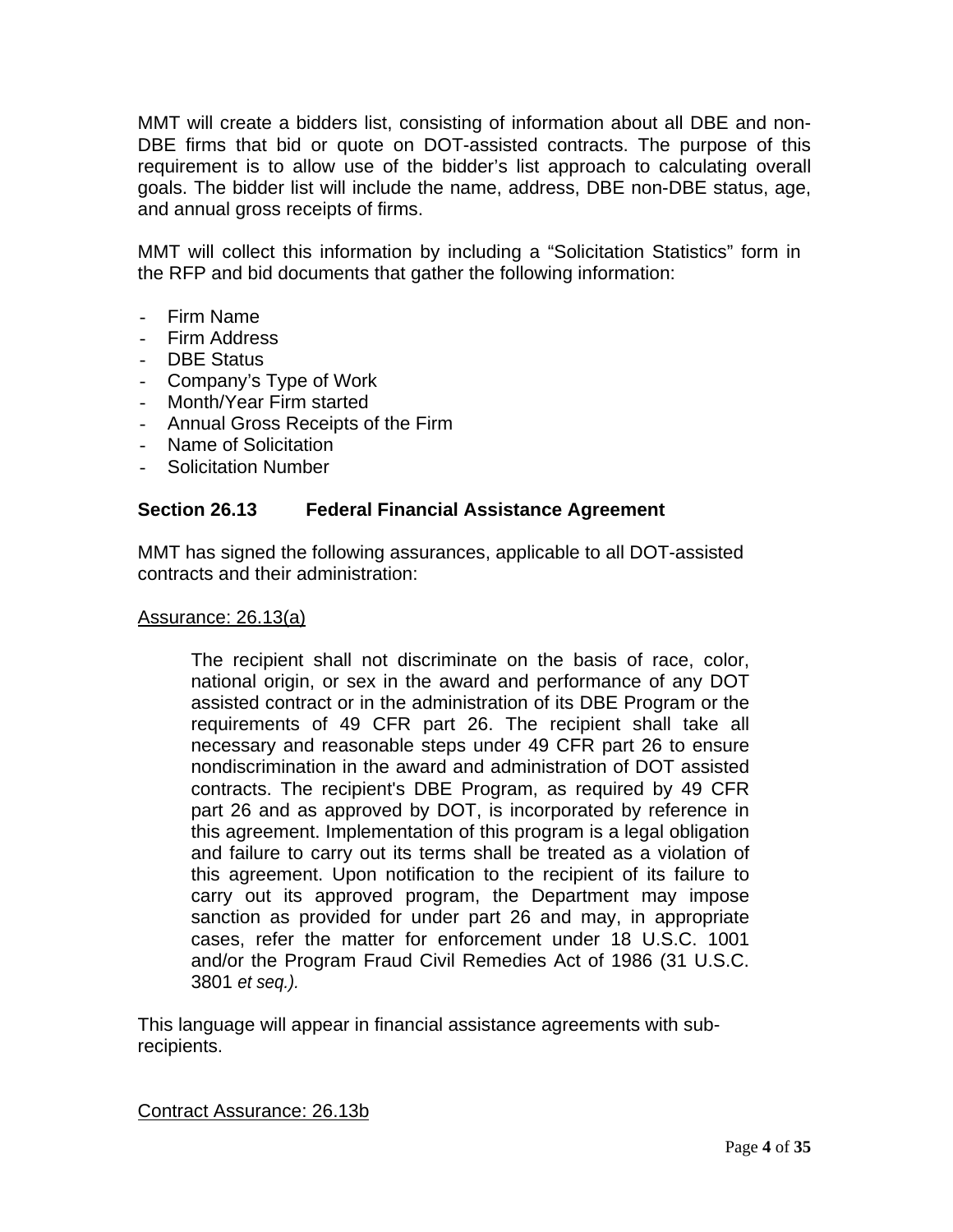MMT will ensure that the following clause is placed in every DOTassisted contract and subcontract:

The contractor, sub-recipient, or subcontractor shall not discriminate on the basis of race, color, national origin, or sex in the performance of this contract. The contractor shall carry out applicable requirements of 49 CFR part 26 in the award and administration of DOT assisted contracts. Failure by the contractor to carry out these requirements is a material breach of this contract, which may result in the termination of this contract or such other remedy as the recipient deems appropriate.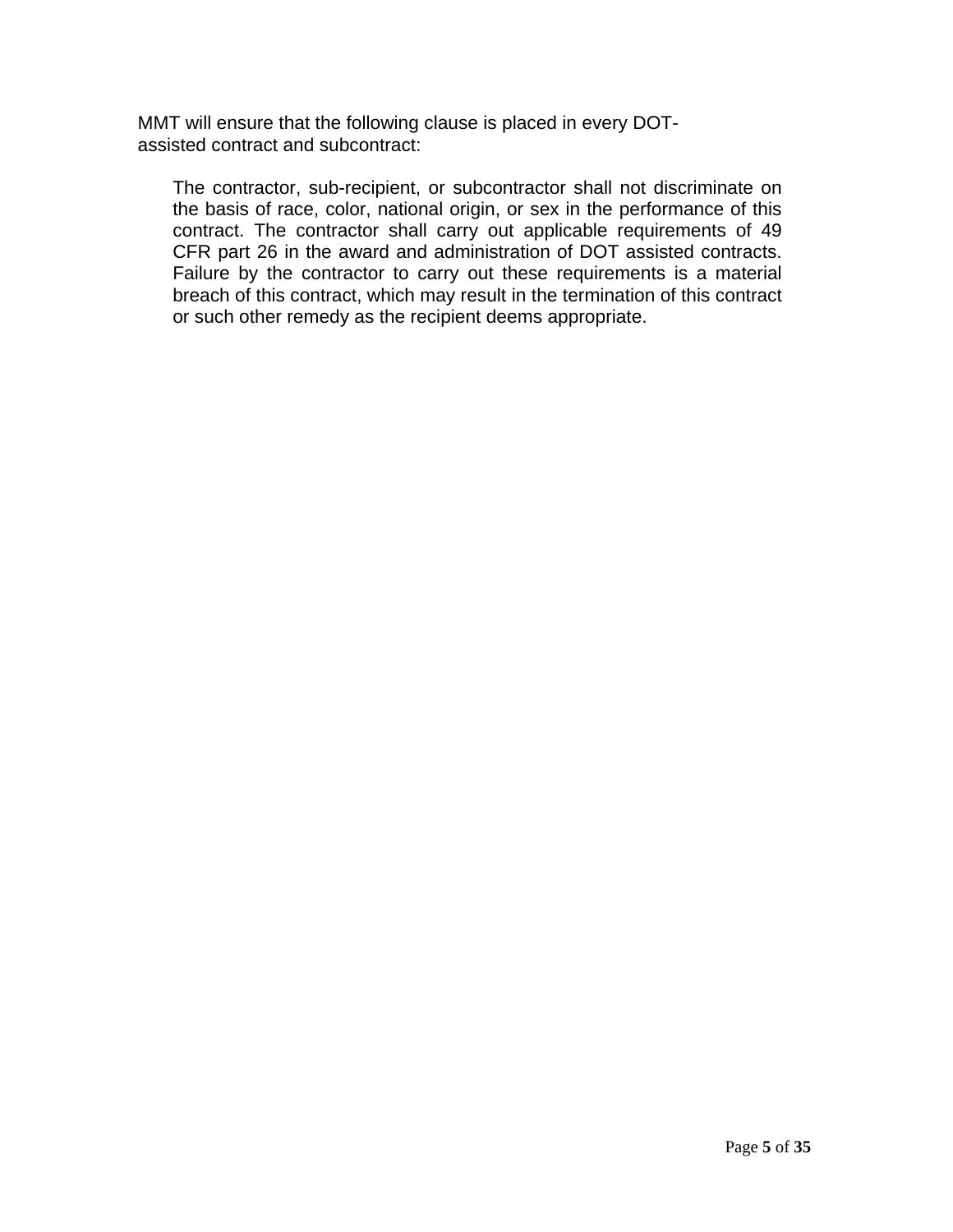## **SUBPART B – ADMINISTRATIVE REQUIREMENTS**

## **Section 26.21 DBE Program Updates**

Since MMT receives a grant of \$250,000 or more in FTA planning capital, and or operating assistance in a federal fiscal year, MMT will continue to carry out this program until all funds from DOT financial assistance have been expended. MMT will provide to DOT updates representing significant changes in the program.

## **Section 26.25 DBE Liaison Officer (DBELO)**

MMT has designated the following individual as our DBE Liaison Officer:

Patty Bailey, Contract Specialist, 1015 Transit Drive, Colorado Springs, CO 80903 Phone: 719-385-7431

In that capacity, the DBELO is responsible for implementing all aspects of the DBE program and ensuring that MMT complies with all provisions of 49 CFR Part 26. The DBELO has direct, independent access to MMT's Transit Services Manager concerning DBE program matters. An organization chart displaying the DBELO's position in the organization is found in Attachment A to this program.

The DBELO is responsible for developing, implementing and monitoring the DBE program, in coordination with other appropriate officials. The duties and responsibilities include the following:

- 1. Gathers and reports statistical data and other information as required by DOT.
- 2. Reviews third party contracts and purchase requisitions for compliance with this program.
- 3. Works with all work groups to set overall annual goals.
- 4. Ensures that bid notices and requests for proposals are available to DBEs in a timely manner.
- 5. Identifies contracts and procurements so that DBE goals are included in solicitations (both race-neutral methods and contract specific goals attainment and identifies ways to improve progress).
- 6. Analyzes MMT's progress toward attainment and identifies ways to improve progress.
- 7. Participates in pre-bid meetings.
- 8. Advises the CEO/governing body on DBE matters and achievement.
- 9. Provides DBEs with information and assistance in preparing bids, obtaining bonding and insurance.
- 10. Plans and participates in DBE training seminars.
- 11. Acts as liaison to the Uniform Certification Process in Colorado.
- 12. Provides outreach to DBEs and community organizations to advise them of opportunities.

### **Section 26.27 DBE Financial Institutions**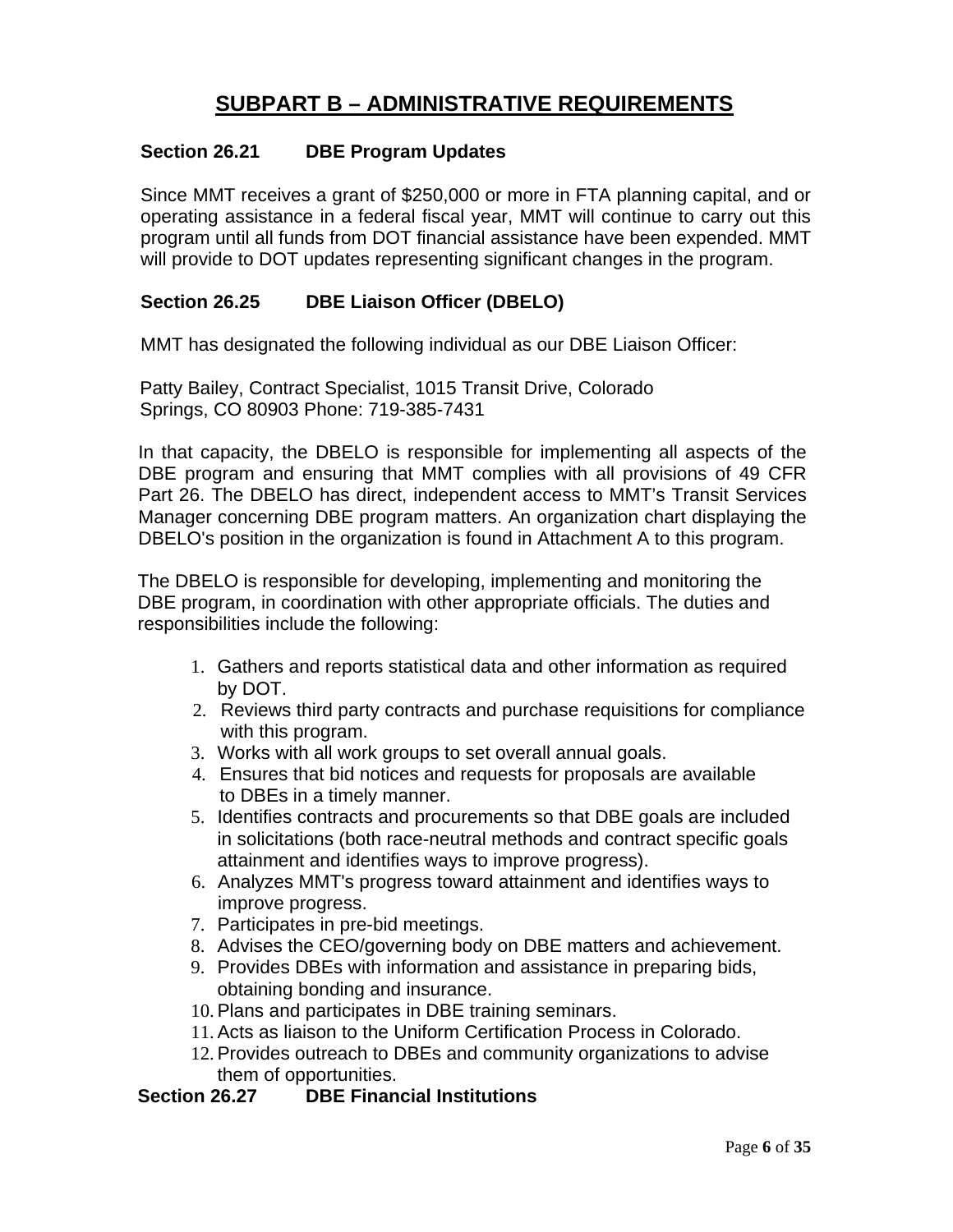It is the policy of MMT to investigate the full extent of services offered by financial institutions owned and controlled by socially and economically disadvantaged individuals in the community, to make reasonable efforts to use these institutions, and to encourage prime contractors on DOT-assisted contract to make use of these institutions. MMT has made the following efforts to identify and use such institutions:

MMT will consult with other DBE programs to see if any exist within the state of Colorado. Only one such bank, to date, has been found in Colorado, the Native American Bank. The Native American Bank is a federally-chartered bank that is owned by Native American Bancorporation, a bank holding company that has been organized by a group of Tribal Nations and Alaska Native Corporations.

MMT will encourage to the extent possible that prime contractors use such institutions.

## **Section 26.29 Prompt Payment Mechanisms**

MMT will include the following clause in each DOT-assisted prime contract:

"The Contractor is required to pay all Subcontractors for all work that the Subcontractor has satisfactorily completed, no later than thirty (30) calendar days after the Contractor has received payment from the City of Colorado Springs."

Failure of the prime contractor to comply with the above clause may be construed to be a breach of contract and subject to contract termination. The Contracting Division will take steps to resolve any prompt payment violations as expeditiously as possible.

## **Section 26.31 Directory**

MMT accesses a combined statewide UCP directory identifying all firms eligible to participate as DBEs. The directory lists the firm's name, address, phone number, date of the most recent certification, and the type of work the firm has been certified to perform as a DBE. The State revises the Directory daily as required. MMT will make the Directory available as follows: Through promotion of the websites where the directories are located - Colorado Department of Transportation and the City/County of Denver. The UCP Directory may be found online at www.coloradodbe.org and http://www.denvergov.org.

MMT also uses the Small Business Associations' directory which is set up in a way that directs contractors to potential DBE firms and promotes small businesses doing business with other small businesses. There may be businesses in this directory that are not certified as DBEs but who provide resources to small businesses. For example, there may be a small business that sets up accounts with credit card companies for small businesses. That particular business would not be in a North American Industry Classification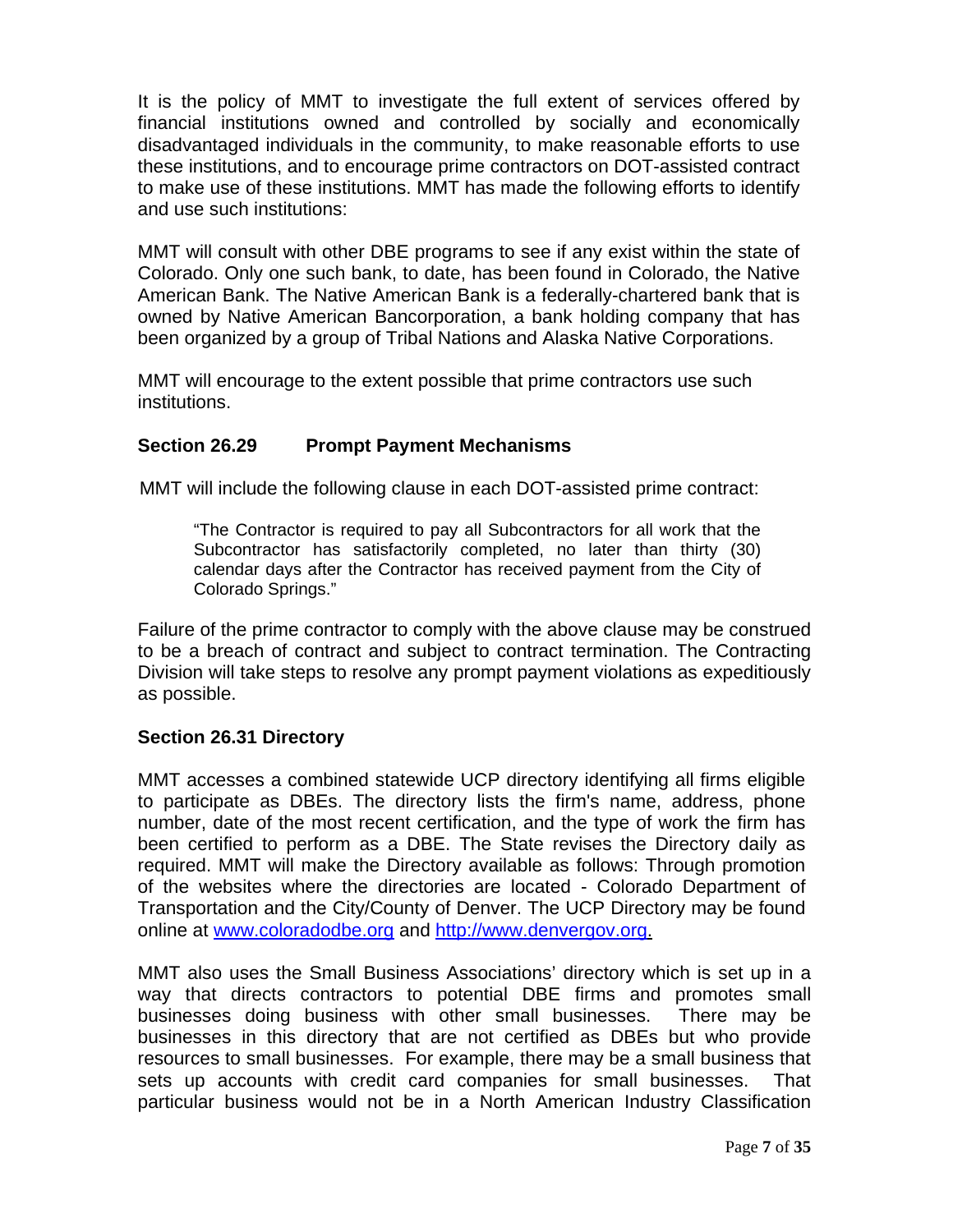System (NAICS) that MMT would request procurement for. However, that small business would be of use to another small business.

## **Section 26.33 Overconcentration**

MMT has not identified that overconcentration exists in the types of work that DBEs perform.

#### **Section 26.35 Business Development Programs**

MMT has a business development program. The rational for the program is small businesses are provided the opportunity to meet with Transit. Businesses are given information on "How to do Business with MMT. All classes or events hosted by MMT are publicized through the local newspapers, minority publications and also on our website.

#### **Section 26.37 Monitoring and Enforcement Mechanisms**

MMT will take the following monitoring and enforcement mechanisms to ensure compliance with 49 CFR Part 26.

- 1. MMT will bring to the attention of the Department of Transportation any false, fraudulent, or dishonest conduct in connection with the program, so that DOT can take the steps (e.g., referral to the Department of Justice for criminal prosecution, referral to the DOT Inspector General, action under suspension and debarment or Program Fraud and Civil Penalties rules) provided in 26.109.
- 2. MMT will consider similar action under our own legal authorities, including responsibility determinations in future contracts. Attachment 3 lists the regulation, provisions, and contract remedies available to us in the events of non-compliance with the DBE regulation by a participant in our procurement activities.
- 3. MMT will also provide a monitoring and enforcement mechanism to verify that work committed to DBEs at contract award is actually performed by the DBEs. This will be accomplished by site inspections by the project manager and requiring a certification that the designated DBE belongs to a certified DBE program.
- 4. MMT will keep a running tally of actual payments to DBE firms for work committed to them at the time of contract award.

## **Section 26.39 Small Business Participation**

MMT has incorporated, as of March 1, 2012, the following non-discriminatory element to its DBE program, in order to facilitate competition on DOT-assisted public works projects by small business concerns (both DBEs and non-DBE small businesses):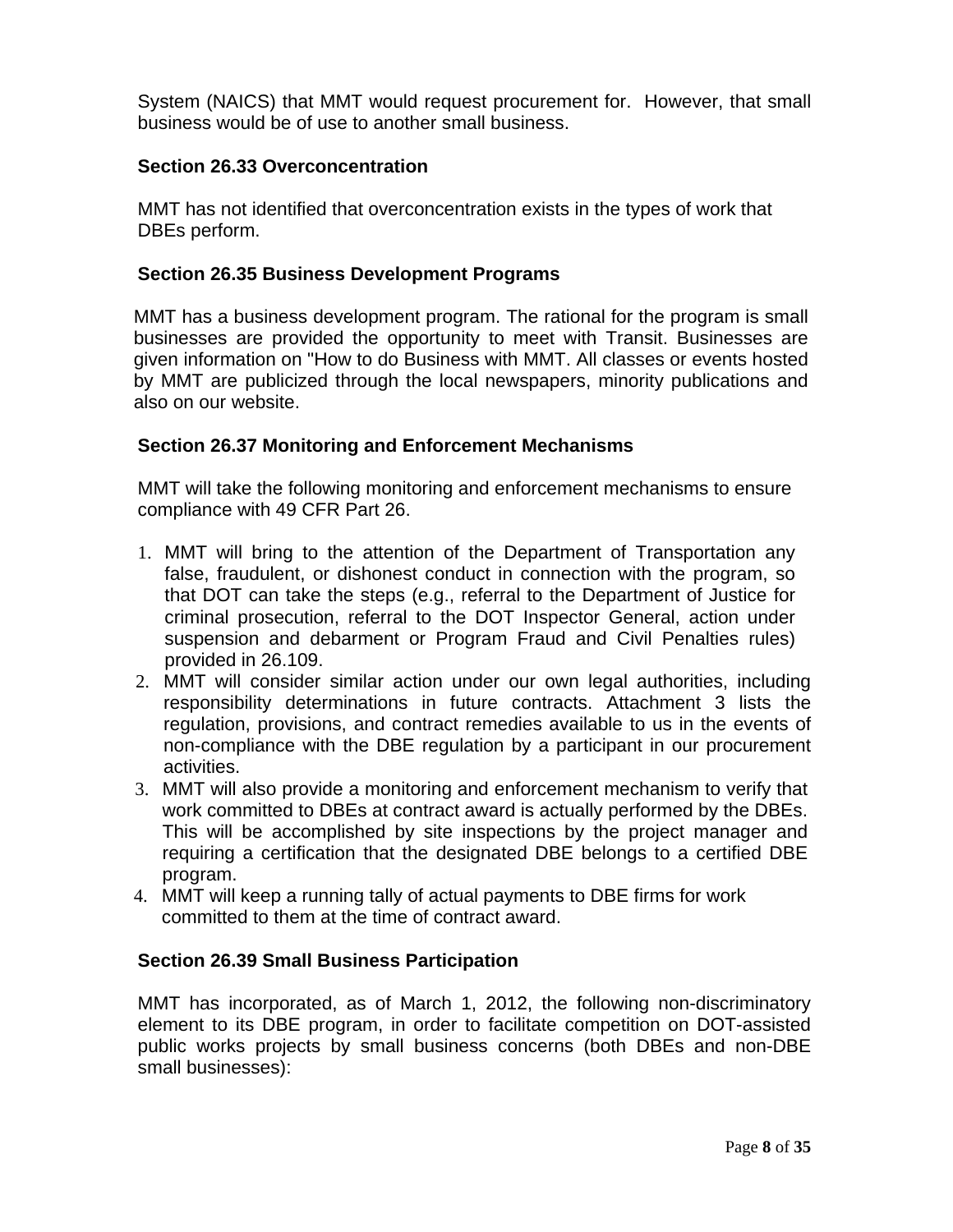The SBE Program areas are Purchasing Transactions of \$15,000 or less; Professional Services Contracts of \$50,000 or less; and Construction Contracts of \$25,000 or less. The objective is to have at least fifty percent (50%) or more of the total eligible dollar base amounts be awarded to SBEs.

For MMT's Small Business Enterprise Program, a SBE is:

- A qualified Small Business Enterprise, as defined by the United States Small Business Administration (SBA):
	- o Is not dominant in its field of operations
	- o Qualifies as a small business concern under Title 13, Code of Federal Regulations, part 121 (13 CFR 121)
		- $\geq$  500 employees for most manufacturing and mining industries, and
		- $\triangleright$  \$7 million in average annual receipts for most non-manufacturing industries
		- a. In order to facilitate competition by small business concerns, MMT will:
			- i. Require prime contractors to consider participation by firms certified as Small Business Enterprises and/or Emerging Small Business when developing its team and articulating its approach for the projects in accordance with 49 CFR Part 26.
				- 1. Regional Transportation District in Denver, CO certifies SBEs and maintains a SBE Directory inclusive of the five county radiuses. The eligible firms are classified by personal net worth (PNW) and average gross receipts.
			- ii. Require bidders on large contracts to identify and/or provide specific subcontracts appropriate for small business participation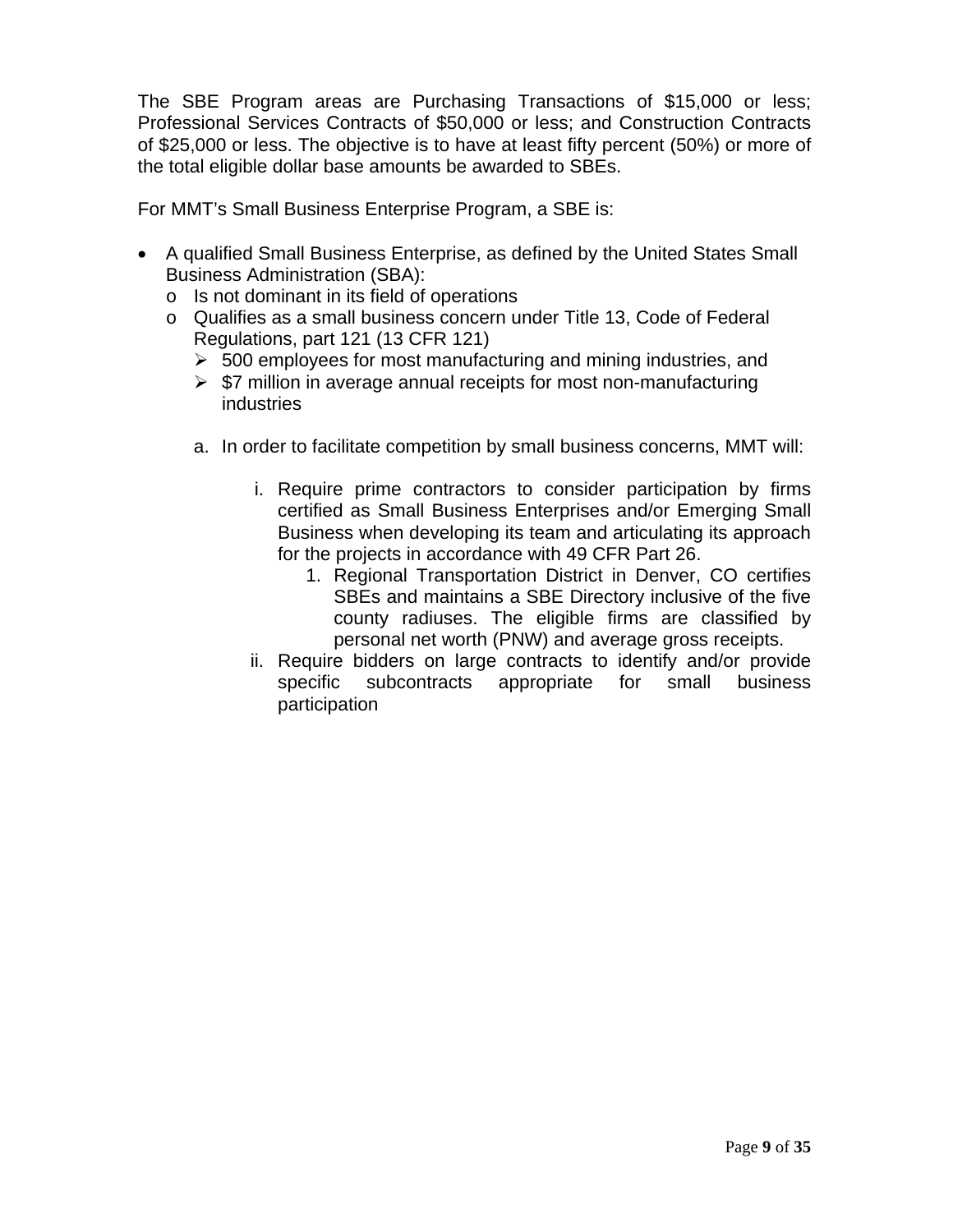## **SUBPART C – GOALS, GOOD FAITH EFFORTS, AND COUNTING**

### **Section 26.43 Set-asides or Quotas**

MMT does not use quotas in any way in the administration of this DBE program.

#### **Section 26.45 Overall Goals**

A description of the methodology to calculate the overall goal and the goal calculations can be found in Attachment C to this program. This section of the program will be updated on a triennial basis.

In accordance with Section 26.45(f) MMT will submit its triennial overall goal to the FTA on August  $1<sup>st</sup>$  every three years beginning 2011. Before establishing the overall goal each year, MMT will consult, at a minimum, with the DBE directory published by CDOT, Census Bureau Data, local Chambers of Commerce, Community Organizations, General Contractors, and City Departments who receive federal funds to obtain information concerning the availability of disadvantaged and non-disadvantaged businesses, the effects of discrimination on opportunities for DBEs, and MMT efforts to establish a level playing field for the participation of DBEs.

2. Following this consultation, MMT will publish a notice of the proposed overall goals, informing the public that the proposed goal and its rationale are available for inspection at www.coloradosprings.gov for 30 days following the date of the notice, and for a 30 day comment period. The notice will be issued through different types of media, including but not limited to available minority- focus media, and websites. Under normal circumstances, MMT will issue this notice by June 1 on a triennial bases. For the 2021 – 2023 goal update period, per guidance put out by the Department of Transportation on Civil Rights during the COVID-19 Public Health Emergency, this date has been extended to 1 October 2020.

 The notice will include addresses to which comments may be sent and addresses (including offices and websites) where the proposal may be reviewed.

Our overall goal submission to FTA will include a summary of information and comments received during this public participation process and our responses.

MMT will begin using our overall goal on October 1 of each year, unless we have received other instructions from FTA. If MMT establishes a goal on a project basis, MMT will begin using our goal by the time of the first solicitation for a DOTassisted contract for the project.

#### **Section 26.49 Transit Vehicle Manufacturers Goals**

MMT will require each transit vehicle manufacturer, as a condition of being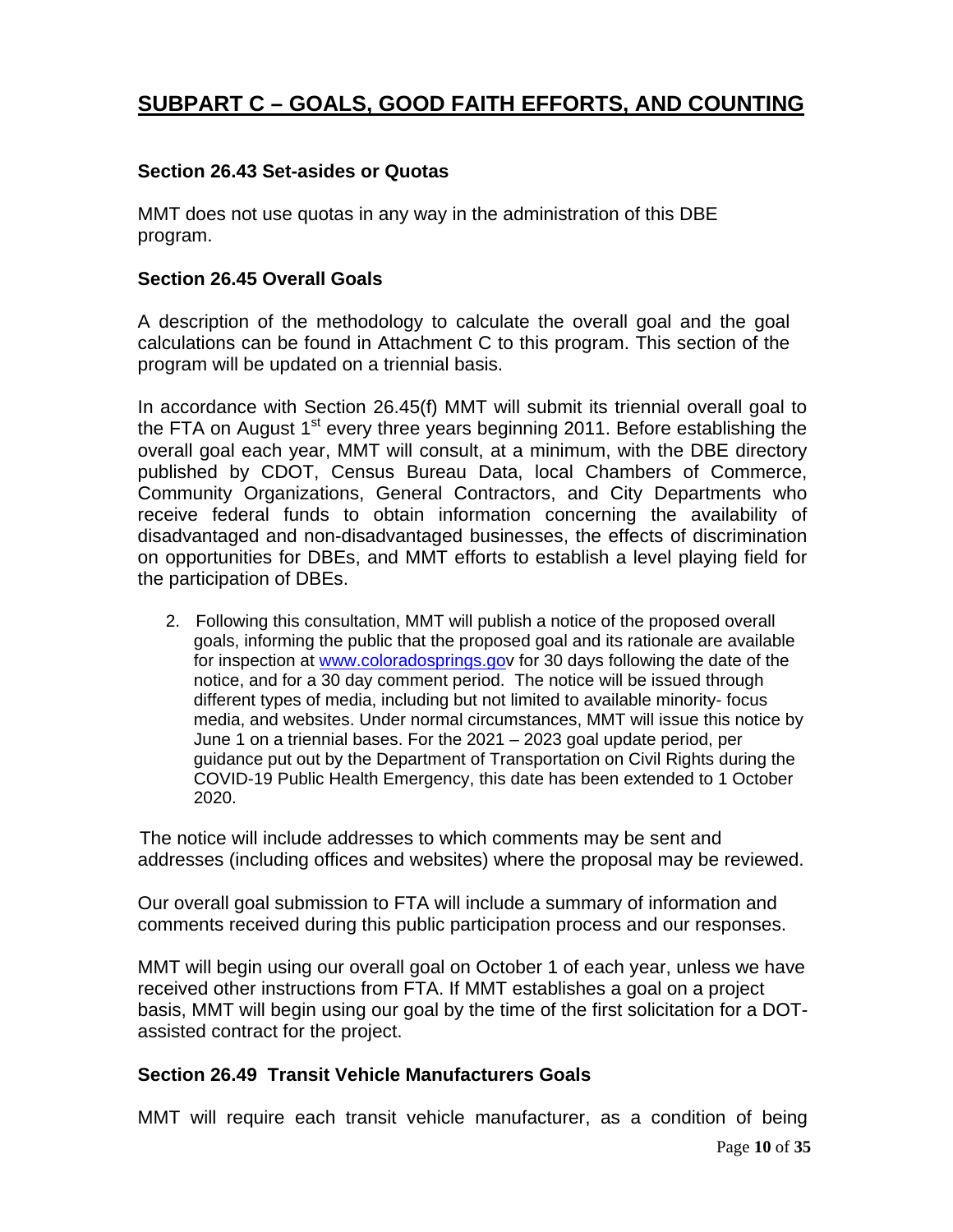authorized to bid or propose on FTA-assisted transit vehicle procurements, to certify that it has complied with the requirements of this section.

## **Section 26.51 Meeting Overall Goals/Contract Goals**

MMT will meet the maximum feasible portion of its overall goal using raceneutral means of facilitating DBE participation. In order to do so, MMT will:

1.) Participate in Local Business Opportunity Workshops held in Colorado Springs. Other agencies that normally participate are El Paso County and Colorado Springs Utilities. The workshop will offer information from each of the 3 agencies on "how to do business with" and the types of opportunities available for contractors and vendors. DBE/SBE information will also be available for distribution.

2.) Participate in the annual Reverse Vendor Trade Show (RVTS) sponsored by the Rocky Mountain Governmental Purchasing Association (RMGPA) which is normally held at the Denver Police Protective Association Event Center in Denver, Colorado. Over 500 individuals representing over 350 companies are anticipated to be in attendance at the show annually. DBE/SBE information regarding certification and programs will available for interested firms. This location continues to allow for a larger outreach to businesses located throughout the State of Colorado. MMT will continue their involvement in this annual event.

3.) MMT's Procurement Office participates in every pre-bid meeting on projects where federal funds are utilized and the DBELO participates in every pre-bid meeting where DBE goals for the project are set. A detailed explanation is given to all attendees on the utilization of CDOT's DBE directory and the City/County of Denver's SBE Directory and what constitutes a good faith effort. This on-going participation is anticipated to increase the prime contractors' and consultants' awareness of the DBE/SBE program and requirements. The DBE/SBE directories will now be utilized by the prime contractors in their goal attainment efforts for our projects.

- 4.) Planning and participating in DBE/SBE training seminars and workshops.
	- a. Create DBE/SBE presentations to do speaking engagements among the DBE/SBE communities on How to Do Business with MMT and post it to the City's website, www.coloradosprings.gov and minority publications.
	- b. Attend or conduct Open House Meetings to encourage local general contractors, small business and potential DBE firms to learn about upcoming procurement opportunities on MMT's Capital Projects List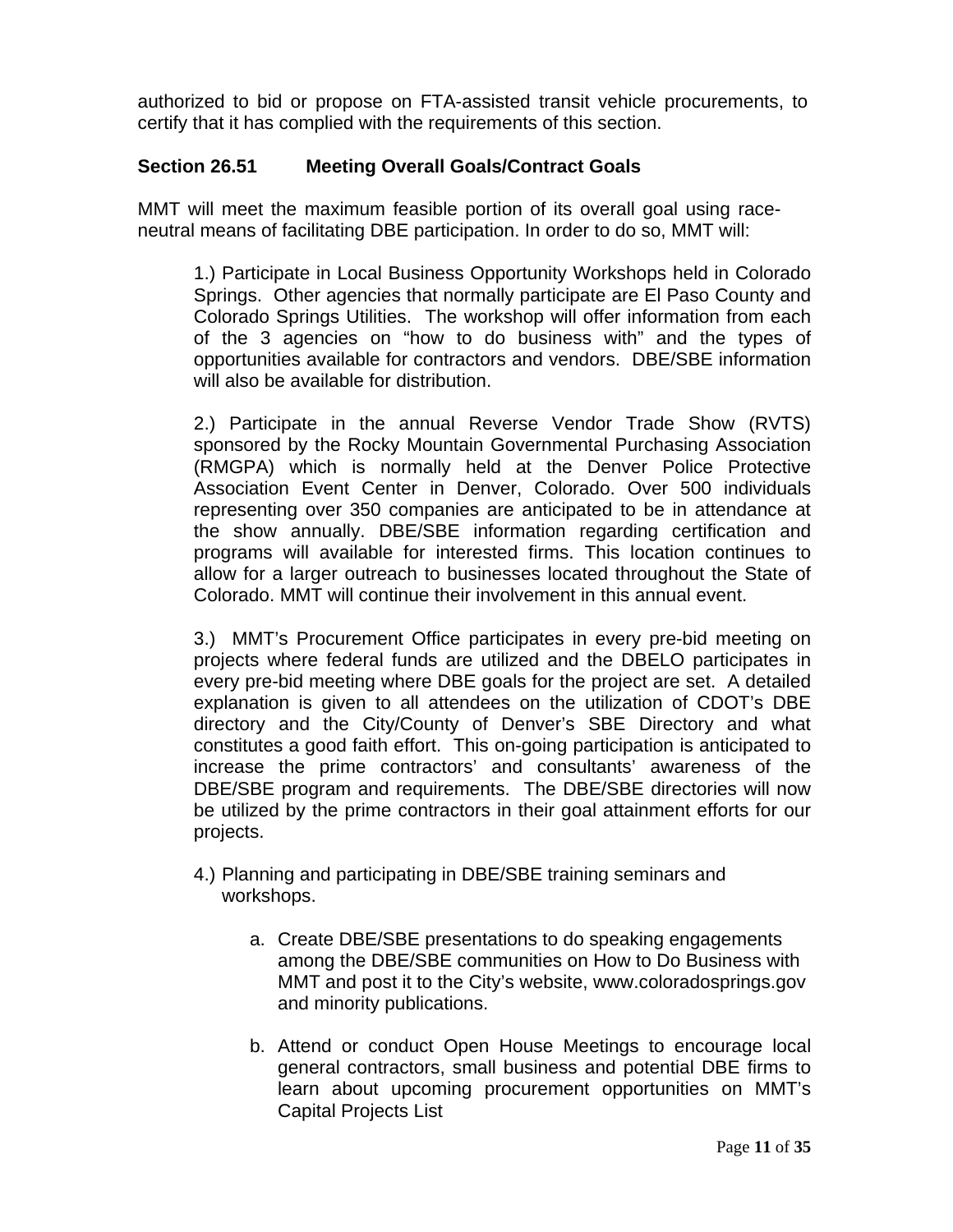- c. The DBE Liaison Officer will conduct a technical assistance workshop with contractors working on MMT federally assisted projects to discuss various topics including the small business plan and other contracting opportunities
- d. The DBE Liaison Officer will partner with agencies including but not limited to the Colorado Springs Small Business Development Center, RMGPA and Regional Business Alliance seeking presentation opportunities and/or outreach efforts to the DBE/SBE community
- e. The DBE Liaison Officer will meet with the Purchasing Office to review federally assisted upcoming procurements, in advance, to target participation either through the DBE program or for the small business plan
- f. The DBE Liaison Officer will work with the Procurement Office to include contract goals to meet any portion of the overall goal the DBE Liaison Officer does not project being able to meet using race neutral means, on federally assisted contracts that have subcontracting opportunities
- 5.) Update the City's website to ensure ease of use and user friendly ways to learn How to Do Business with MMT and include more DBE/SBE information.
- 6.) Ensure the links from the Colorado Department of Transportation DBE/SBE site to MMT's DBE/SBE site are correct and provides value added information.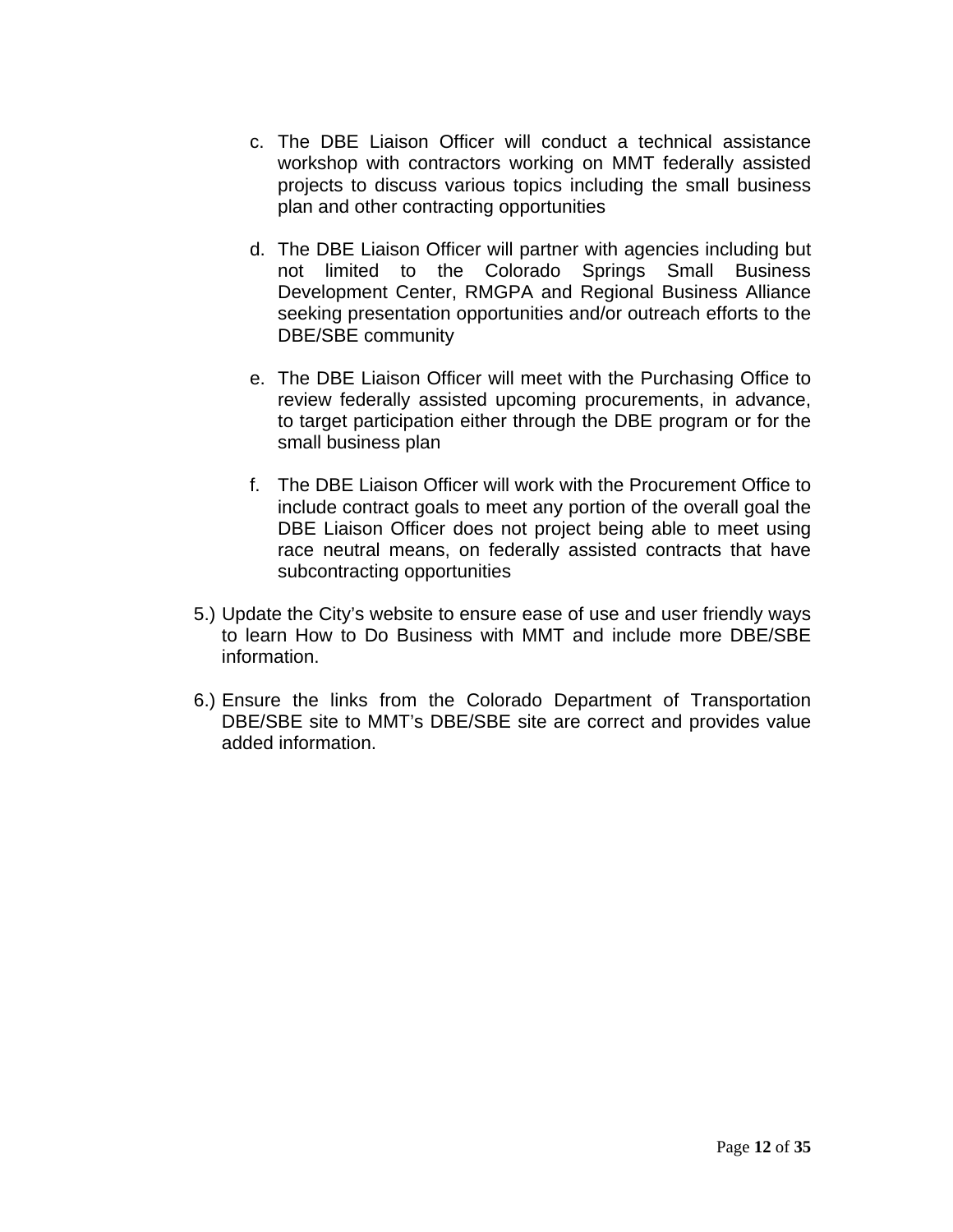MMT will use contract goals to meet any portion of the overall goal MMT does not project being able to meet using race-neutral means. Contract goals are established so that, over the period to which the overall goal applies, they will cumulatively result in meeting any portion of our overall goal that is not projected to be met through the use of race-neutral means.

MMT will establish contract goals only on those FTA-assisted contracts that have subcontracting possibilities. MMT need not establish a contract goal on every such contract, and the size of contract goals will be adapted to the circumstances of each such contract (e.g., type and location of work, availability of DBEs to perform the particular type of work.)

MMT will express our contract goals as a percentage of total amounts of a FTA-assisted contract.

## **Section 26.53 Good Faith Efforts Procedures**

#### Award of Contracts with a DBE Contract Goal: 26.53(a)

In those instances where a contract-specific DBE goal is included in a procurement/solicitation, MMT will not award the contract to a bidder who does not either: (1) meet the contract goal with verified, countable DBE participation; or (2) documents it has made adequate good faith efforts to meet the DBE contract goal, even though it was unable to do so. It is the obligation of the bidder to demonstrate it has made sufficient good faith efforts prior to submission of its bid.

#### Evaluation of Good Faith Efforts: 26.53(a) & (c)

The obligation of the bidder/offeror is to make good faith efforts. The bidder/offeror can demonstrate that it has done so either by meeting the contract goal or documenting good faith efforts. Examples of good faith efforts are found in Appendix A to Part 26.

The DBELO is responsible for determining whether a bidder/offeror who has not met the contract goal has documented sufficient good faith efforts to be regarded as responsive.

MMT will ensure that all information is complete and accurate and adequately documents the bidder/offer's good faith efforts before committing to the performance of the contract by the bidder/offeror.

#### Information to be submitted: 26.53(b)

MMT treats bidder/offers' compliance with good faith efforts' requirements as a matter of responsiveness.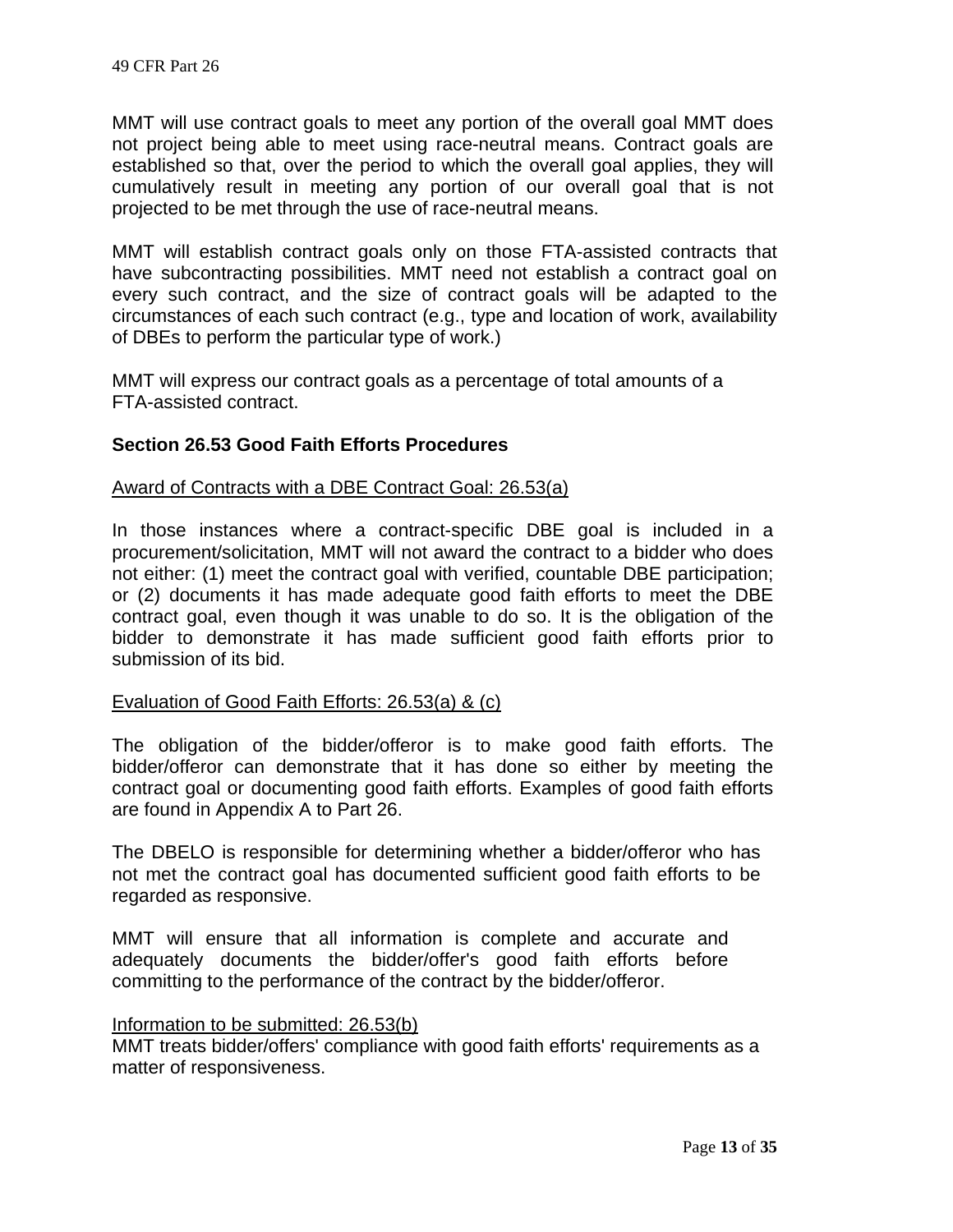Each solicitation for which a contract goal has been established will require the bidders/offerors to submit the following information:

- 1. The names and addresses of DBE firms that will participate in the contract;
- 2. A description of the work that each DBE will perform;
- 3. The dollar amount of the participation of each DBE firm participating;
- 4. Written and signed documentation of commitment to use a DBE subcontractor whose participation it submits to meet a contract goal;
- 5. Written and signed confirmation from the DBE that it is participating in the contract as provided in the prime contractors commitment and
- 6. If the contract goal is not met, evidence of good faith efforts.

#### Administrative reconsideration: 26.53(d)

Within 10 days of being informed by MMT that it is not responsive because it has not documented sufficient good faith efforts, a bidder/offeror may request administrative reconsideration. Bidder/offerors should make this request in writing to the following reconsideration official: MMT, Transit Services Manager. The reconsideration official will not have played any role in the original determination that the bidder/offeror did not document sufficient good faith efforts.

As part of this reconsideration, the bidder/offeror will have the opportunity to provide written documentation or argument concerning the issue of whether it met the goal or made adequate good faith efforts to do so. The bidder/offeror will have the opportunity to meet in person with our reconsideration official to discuss the issue of whether it met the goal or made adequate good faith efforts to do. Procurement will send the bidder/offeror a written decision on reconsideration, explaining the basis for finding that the bidder did or did not meet the goal or make adequate good faith efforts to do so. The result of the reconsideration process is not administratively appealable to the Department of Transportation.

#### Good Faith Efforts when a DBE is Terminated/Replaced on a contract: 26.53(f)

MMT requires that prime contractors not terminate a DBE subcontractor listed on a bid/contract with a DBE contract goal without MMT's prior written consent. Prior written consent will only be provided where there is "good cause" for termination of the DBE firm, as established by Section 26.53(f)(3) of the DBE regulation.

Before transmitting to MMT its request to terminate, the prime contractor must give notice in writing to the DBE of its intent to do so. A copy of this notice must be provided to MMT prior to consideration of the request to terminate. The DBE will then have five (5) days to respond and advise MMT of why it objects to the proposed termination.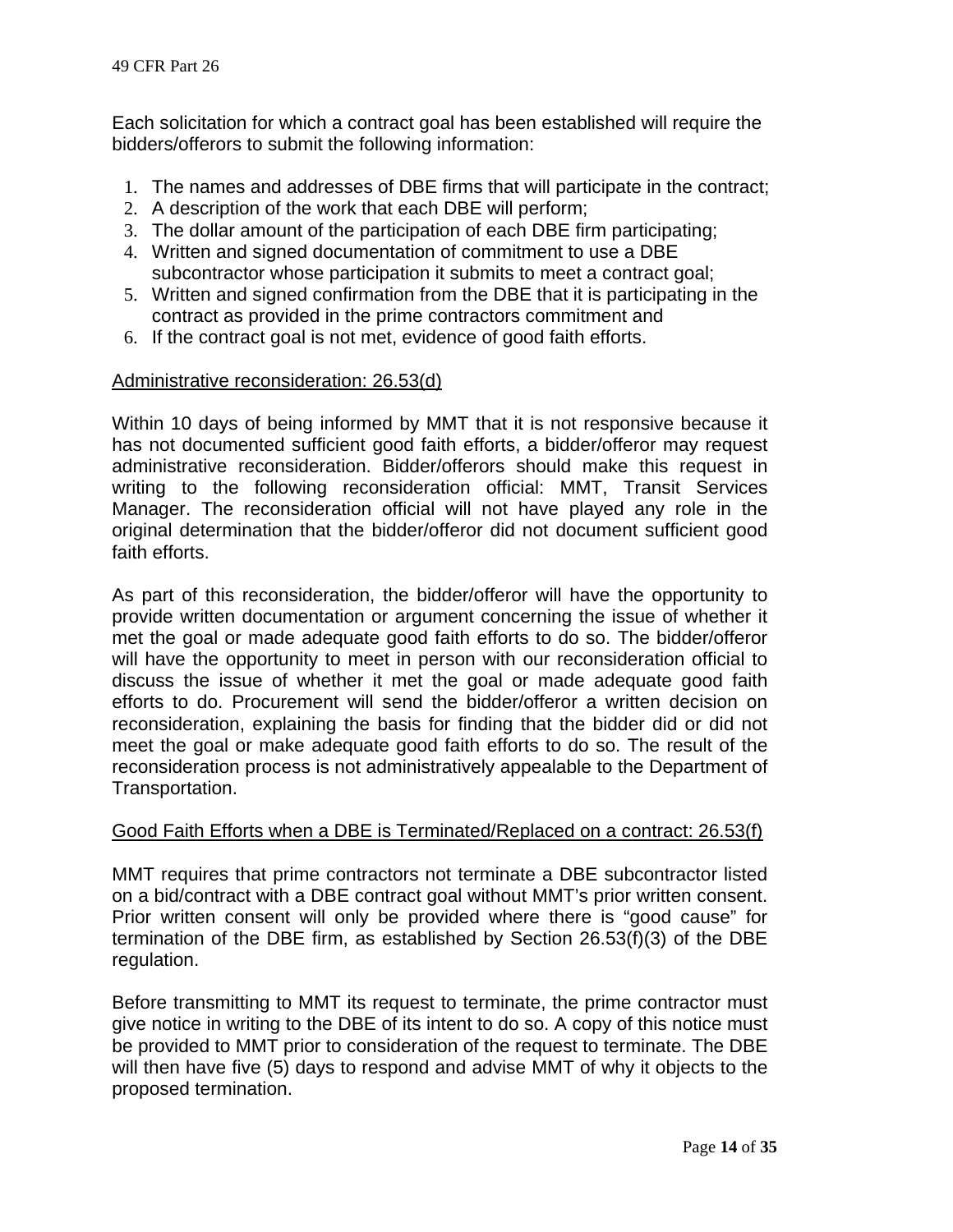In those instances where "good cause" exists to terminate a DBE's contract, MMT will require the prime contractor to make good faith efforts to replace a DBE that is terminated or has otherwise failed to complete its work on a contract with another certified DBE, to the extent needed to meet the contract goal. MMT will require the prime contractor to notify the DBE Liaison Officer immediately of the DBE's inability or unwillingness to perform and provide reasonable documentation.

In this situation, MMT will require the prime contractor to obtain our prior approval of the substitute DBE and to provide copies of new or amended subcontract, or documentation of good faith efforts.

If the contractor fails or refuses to comply in the time specified, MMT's Contracting Office will issue an order stopping all or part of payment/work until satisfactory action has been taken. If the contractor still fails to comply, the contracting officer may issue a termination for default proceeding.

#### Sample Bid Specification:

The requirements of 49 CFR Part 26, Regulations of the U.S. Department of Transportation, apply to this contract. It is the policy of MMT to practice nondiscrimination based on race, color, sex, or national origin in the award or performance of this contract. All firms qualifying under this solicitation are encouraged to submit bids/proposals. Award of this contract will be conditioned upon satisfying the requirements of this bid specification. These requirements apply to all bidders/offerors, including those who qualify as a DBE. A DBE contract goal of \_\_ percent has been established for this contract. The bidder/offeror shall make good faith efforts, as defined in Appendix A, 49 CFR Part 26 (Attachment 1), to meet the contract goal for DBE participation in the performance of this contract.

The bidder/offeror will be required to submit the following information: (1) the names and addresses of the DBE firms that will participate in the contract; (2) a description of the work that each DBE firm will perform; (3) the dollar amount of the participation of each DBE firm participating; (4) Written documentation of the bidder/offeror's commitment to use a DBE subcontractor whose participation it submits to meet the contract goal; (5) Written confirmation from the DBE that it is participating in the contract as provided in the commitment made under (4); and (5) if the contract goal is not met, evidence of good faith efforts.

## **Section 26.55 Counting DBE Participation**

MMT will count DBE participation toward overall and contract goals as provided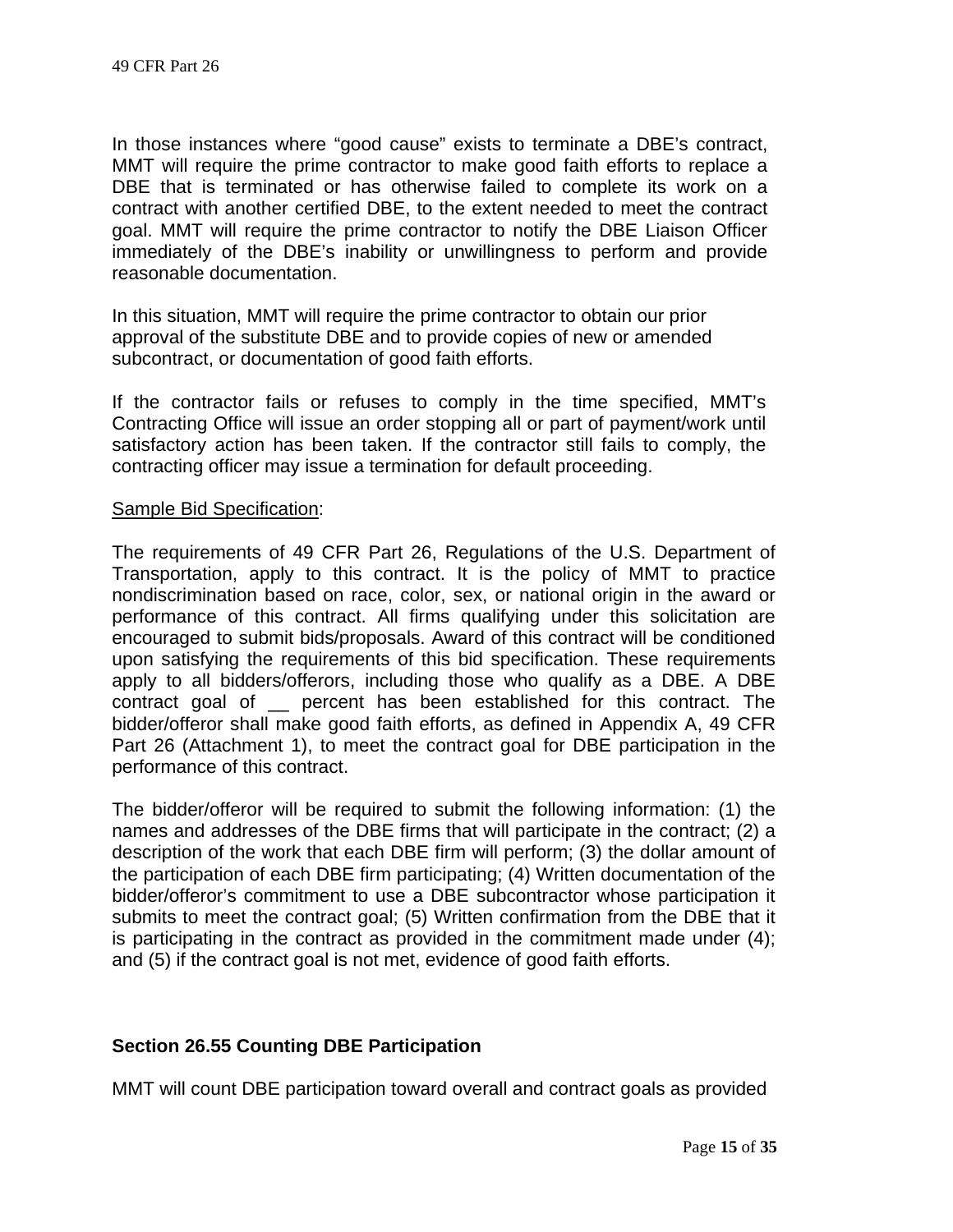in 49 CFR 26.55.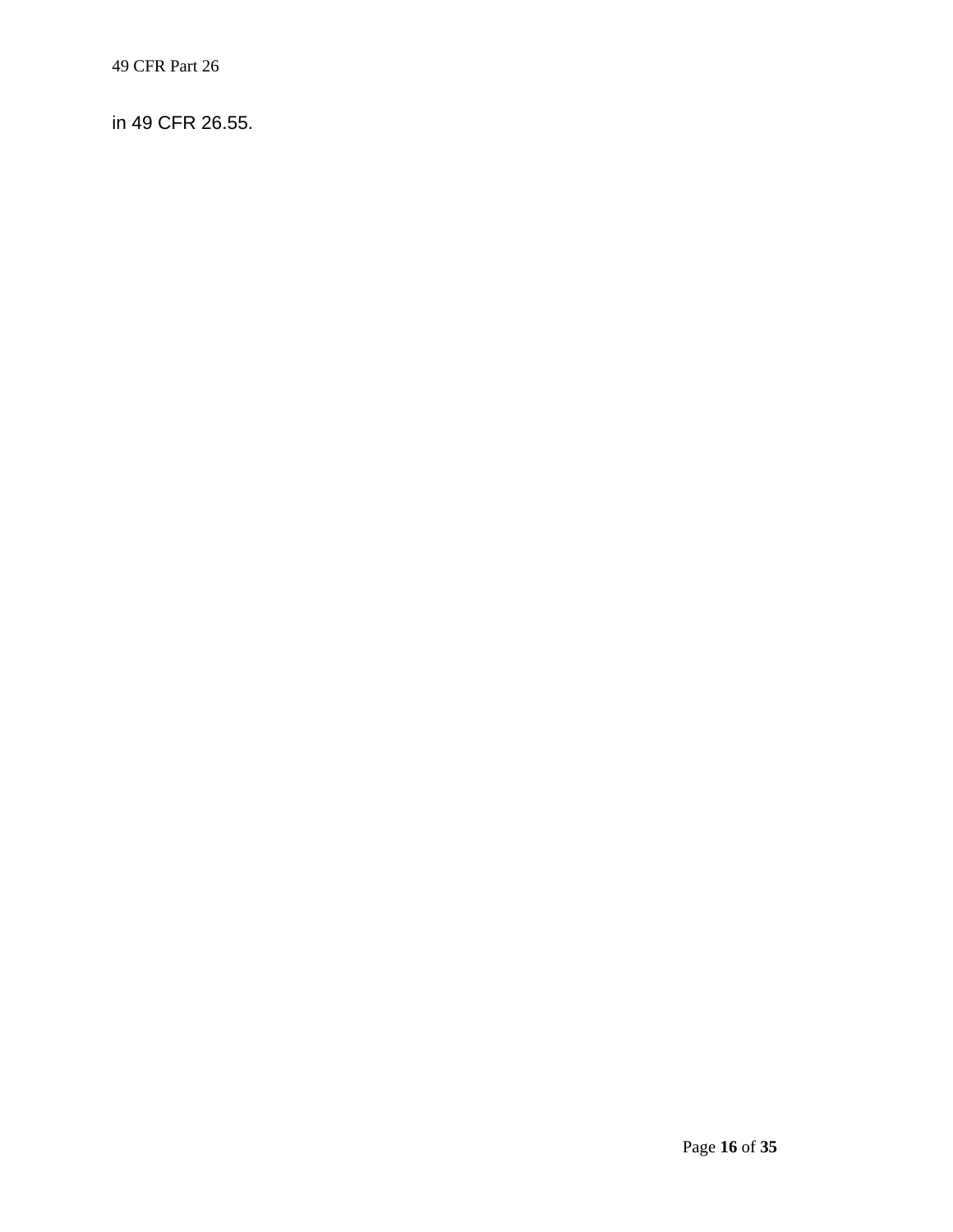## **SUBPART D – CERTIFICATION**

#### **Section 26.61 - 26.73 Certification Process**

MMT does not conduct a certification process. MMT will refer all interested businesses to the Colorado Department of Transportation Civil Rights & Business Resource Center or the City/County of Denver's Division of Small Business Opportunity – the two entities in the State of Colorado who will use the certification standards of Subpart D of Part 26 to determine the eligibility of firms to participate as DBEs in DOT-assisted contracts. To be certified as a DBE, a firm must meet all certification eligibility standards. MMT will concur with their certification decisions based on the facts as a whole.

For more information about the certification process or to apply for certification, firms should contact:

> Division of Small Business Opportunity (DSBO) Office of Economic Development 201 West Colfax Avenue, Dept. 907 Denver, CO 80202 Phone: 720-913-1803 Email: DSBO@denvergov.org

Greg Diehl, Manager CDOT Civil Rights & Business Resource Center 4201 E. Arkansas Avenue Denver, CO 80222 Phone: 303-757-9599 Email: Edot\_civilrights@state.co.us

Certification application forms and documentation requirements are found online at https://denver.mwdbe.com/vendorstart.asp or http://www.coloradodot.info/business/equal-opportunity/dbe/certification.html to this program.

#### **Section 26.81 Unified Certification Program**

MMT, as a DOT recipient, is a member of the Unified Certification Program (UCP) administered within the State of Colorado. The UCP will meet all of the requirements of this section. MMT will use and count for DBE credit only those DBE firms certified by the Colorado UCP. The following is a brief description of the UCP: In accordance with the requirements of 49 CFR part 26.81, DOT recipients in Colorado adopted a Unified Certification Program. The original UCP Plan was approved in 2002 and revised in 2012. A UCP Executive Committee was established to oversee the COUCP. Colorado's DOT recipients agreed that the UCP will take the form of Interagency Recognition - a form of reciprocity. In Colorado, the two agencies authorized to certify DBEs are the CDOT Office of Certification and the City/County of Denver's Division of Small Business Opportunity (DSBO). New applicants are added to the directory as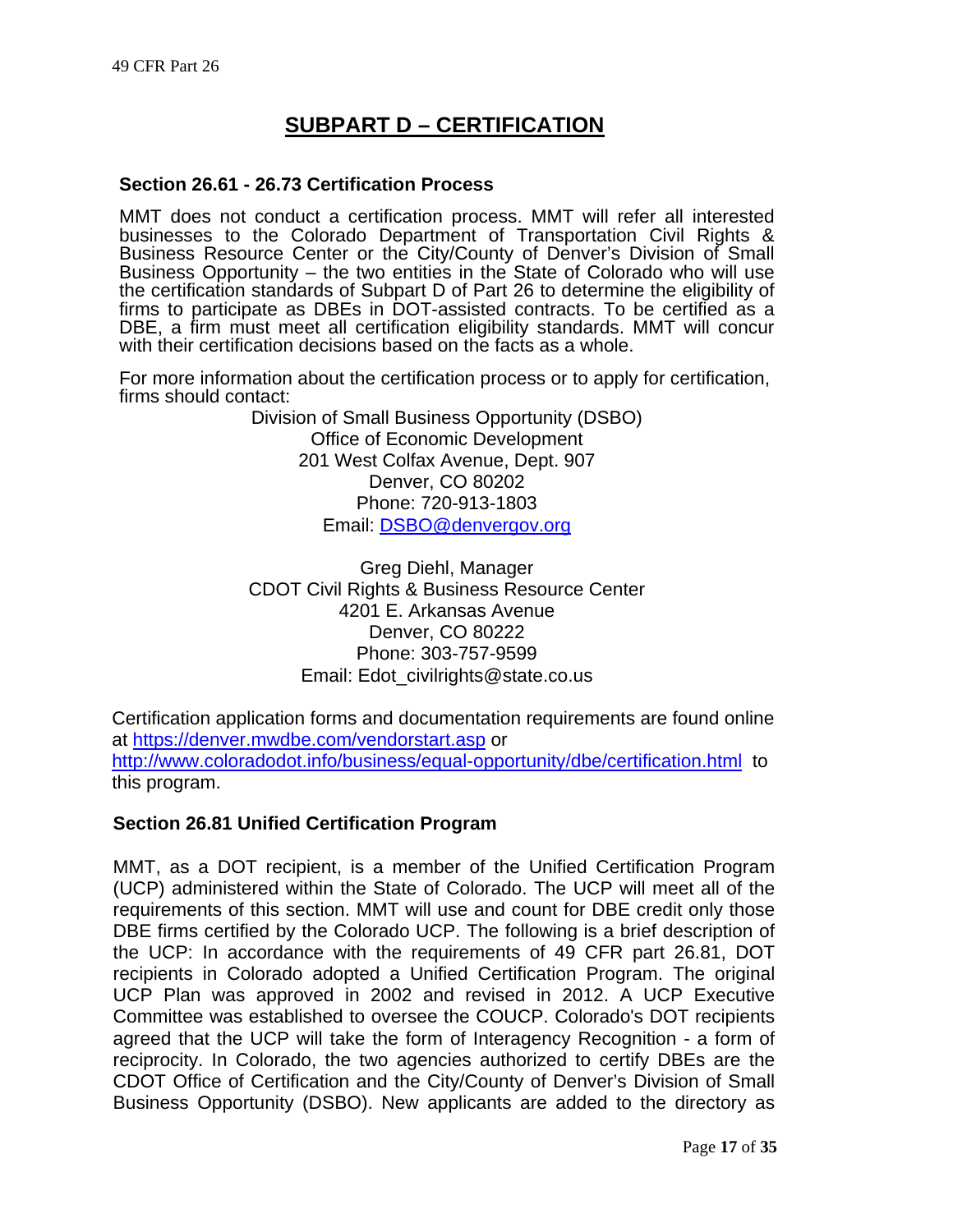they are certified by CDOT and DSBO. The directory is updated nightly to ensure on-time information is displayed. MMT will direct all inquiries to the UCP that is established.

#### **Section 26.83 Procedures for Certification Decisions**

#### Re-certifications 26.83(a) & (c)

MMT will rely on the recertification procedures outlined in 49 CFR Part 26.83 (a) and (c) for the removal of DBE's eligibility as described in the CDOT Program Manual available in

https://www.codot.gov/business/civilrights/smallbusiness/dbe/dbe-programmanual which will review the eligibility of DBEs that were certified under former part 23, to make sure that they will meet the standards of Subpart E of Part 26. These reviews will be completed no later than three years from the most recent certification date of each firm.

#### "No Change" Affidavits and Notices of Change: 26.83(j)

MMT will rely on the No Change Affidavits and Notice of Change procedures outlined in 49 CFR Part 26.830 for notification of any change in circumstances as described and in accordance with the COOT Program Manual.

#### **Section 26.85 Denials of Initial Requests for Certification**

MMT will rely on the Denial of Initial Request for Certification procedures outline in 49 CFR Part 26.85 for denial of initial request as described in the CDOT Program Manual.

## **Section 26.87 Removal of a DBE's Eligibility**

MMT will rely on the Removal of DBE's Eligibility procedures as outlined in 49 CFR Part 26.87 for removal of DBE's eligibility in accordance with the CDOT Program Manual available in

https://www.codot.gov/business/civilrights/smallbusiness/dbe/dbe-programmanual

#### **Section 26.89 Certification Appeals**

Any firm or complainant may appeal a decision in a certification matter to DOT. Such appeals may be sent to:

U.S. Department of Transportation Office of Civil Rights Certification Appeals Branch 1200 New Jersey Ave.SE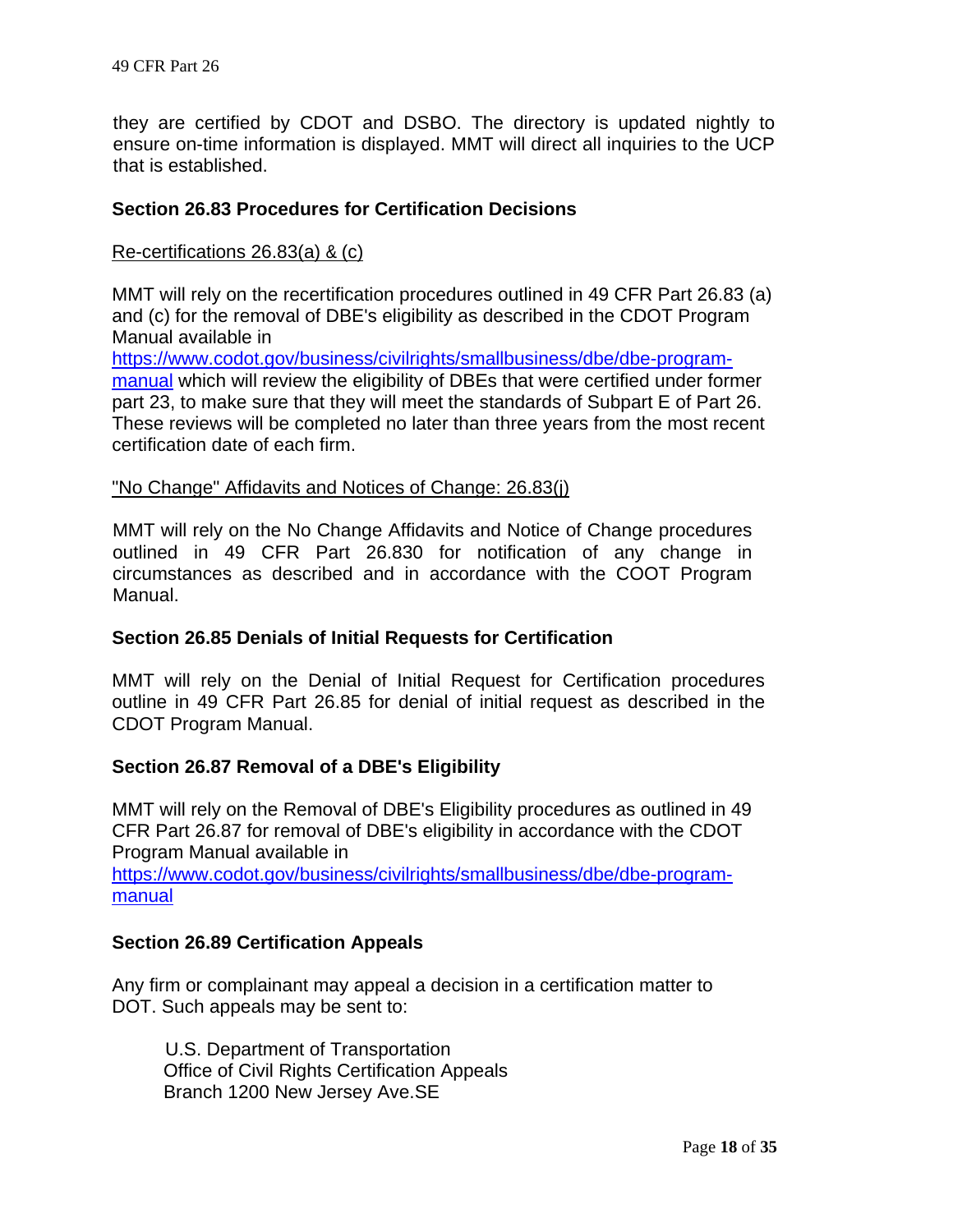West Building, 7<sup>th</sup> Floor Washington, D.C. 20590

MMT will promptly implement any DOT certification appeal decisions affecting the eligibility of DBEs for our DOT-assisted contracting (e.g., certify a firm if DOT has determined that our denial of its application was erroneous).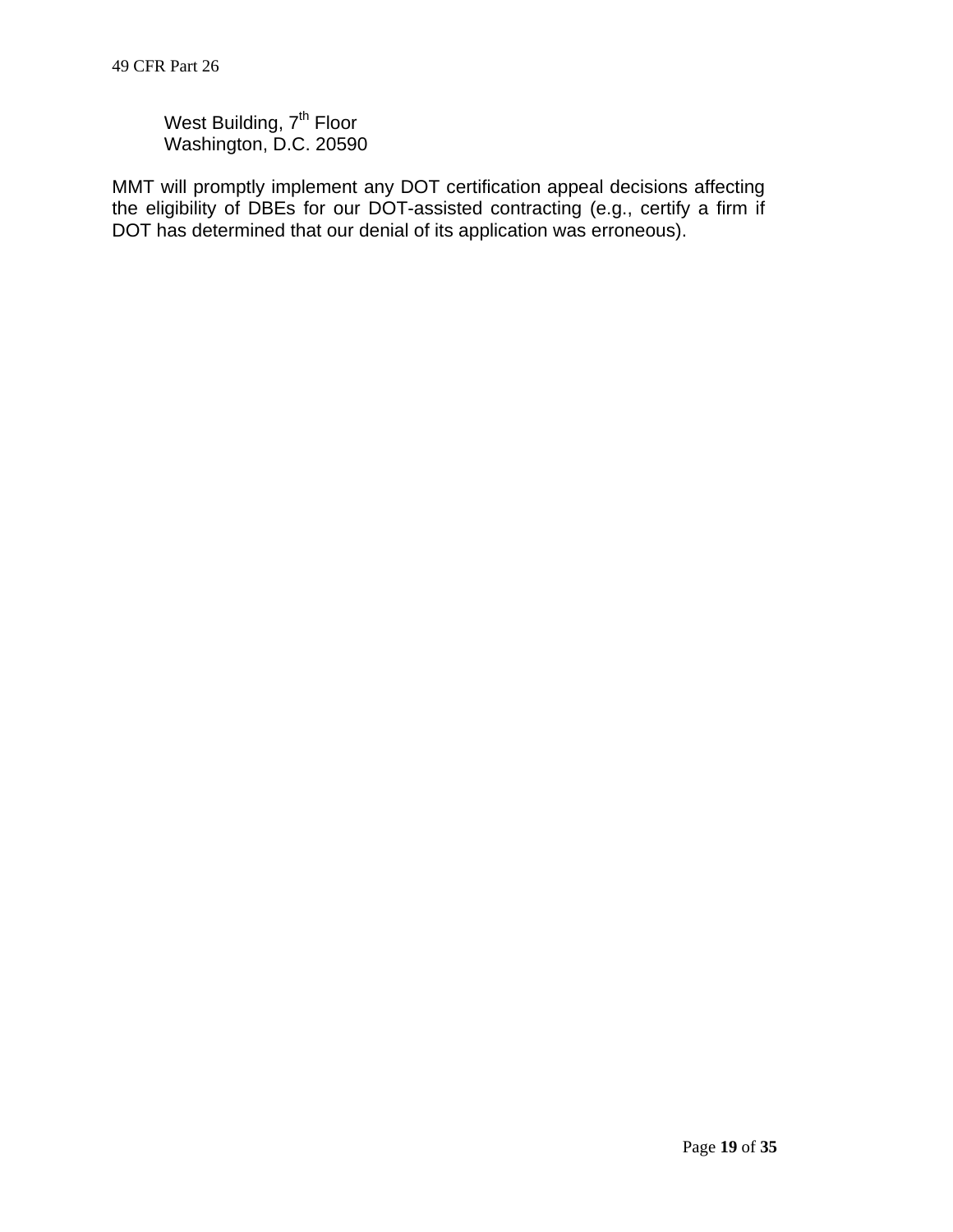## **SUBPART F – COMPLIANCE AND ENFORCEMENT**

#### **Section 26.109 Information, Confidentiality, Cooperation**

MMT will safeguard from disclosure to third parties information that may reasonably be regarded as confidential business information, consistent with Federal, state, any local law.

Notwithstanding any contrary provisions of state or local law, MMT will not release personal financial information submitted in response to the personal net worth requirement to a third party (other than DOT) without the written consent of the submitter.

#### Monitoring Payments to DBEs

MMT will require prime contractors to maintain records and documents of payments to DBEs for seven (7) years following the performance of the contract. These records will be made available for inspection upon request by any authorized representative of MMT or DOT. This reporting requirement also extends to any certified DBE subcontractor.

MMT will perform interim audits of contract payments to DBEs. The audit will review payments to DBE subcontractors to ensure that the actual amount paid to DBE subcontractors equals or exceeds the dollar amounts stated in the schedule of DBE participation.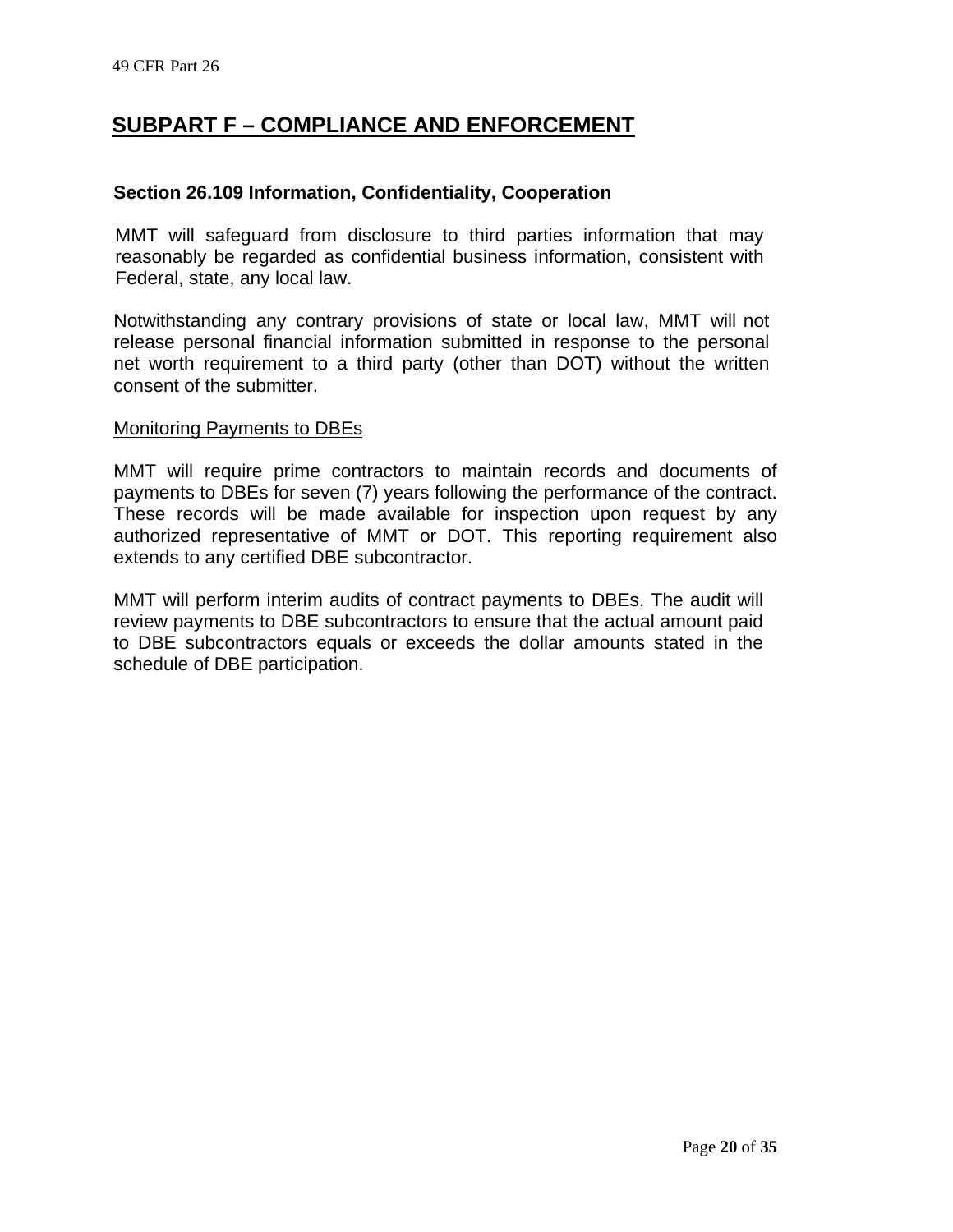Attachment 1: Organizational Chart

Attachment 2: DBE Directory

Attachment 3: Monitoring and Enforcement Mechanisms/Legal Remedies

Attachment 4: Goal Setting Methodology

Attachment 5: Good Faith Efforts Forms

Attachment 6: Certification Forms

Attachment 7: DBE Regulations: 49 CFR Part 26 Electronic Code of Federal **Regulation**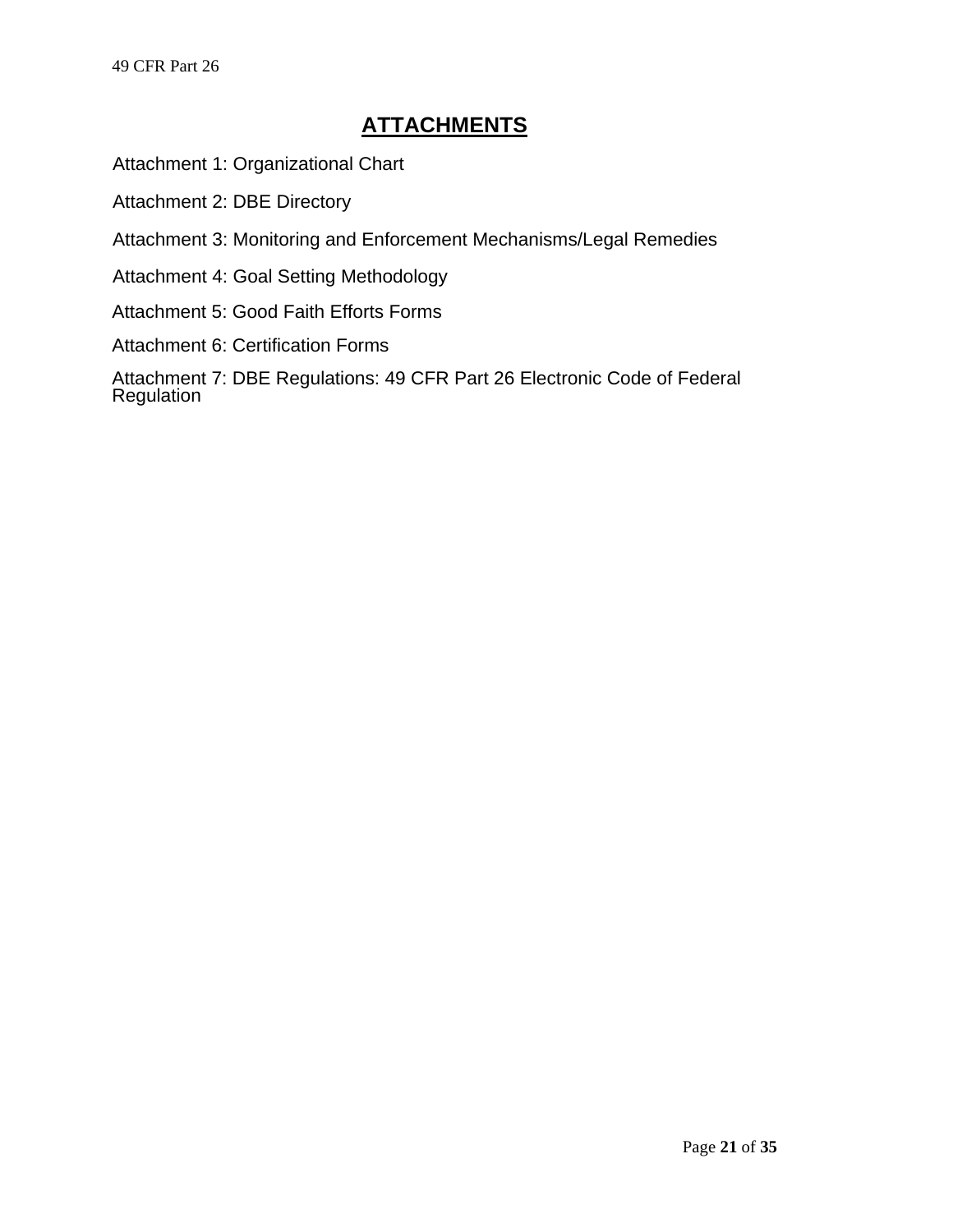## **Organizational Chart**

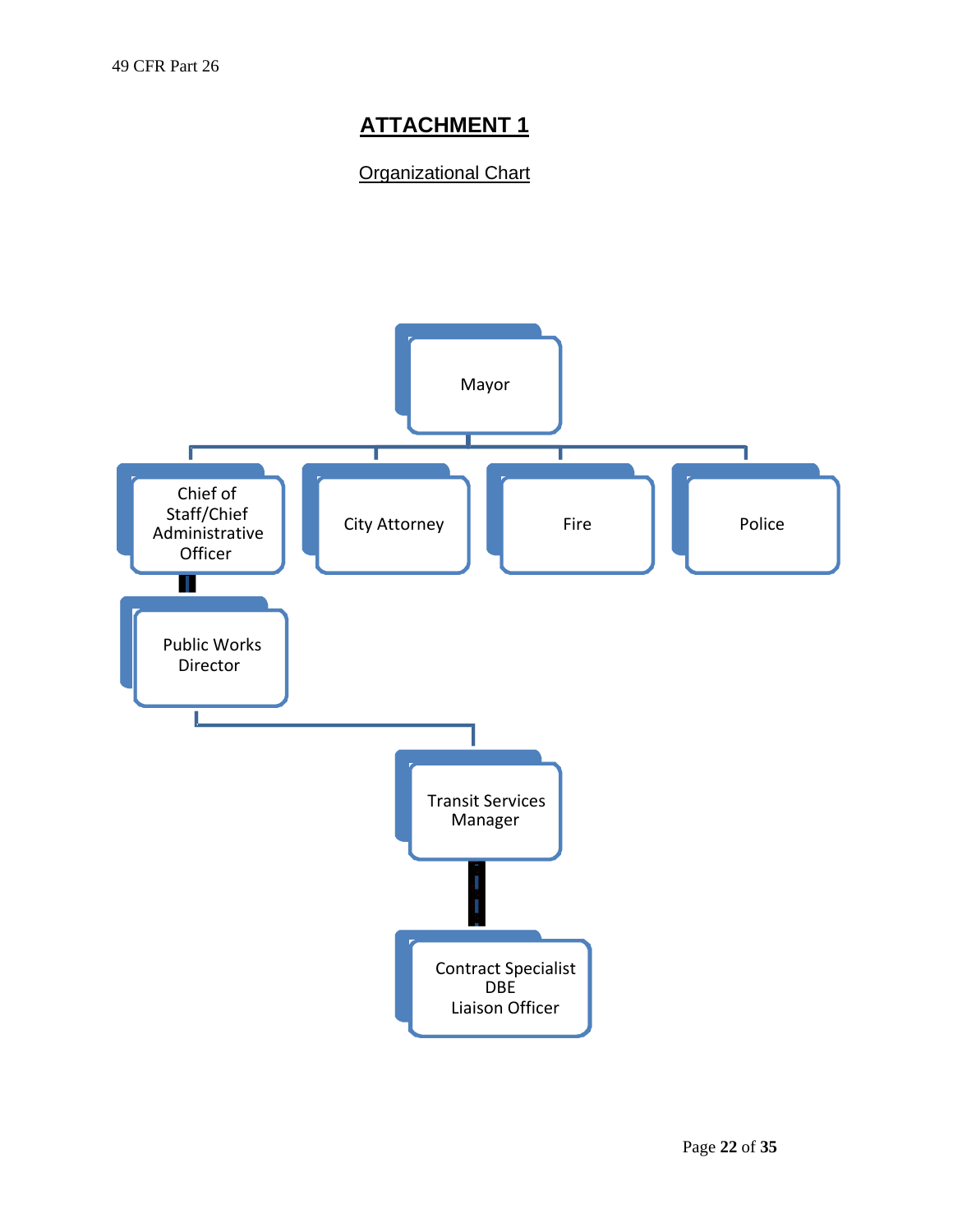## DBE Directory

Contact: Denver Economic Development & Opportunity 101 W Colfax Ave. Denver, CO 80202 Phone: 720-913-1999

Unified Certification Program List of DBE firms

DBE Directory may be viewed at website https://www.codot.gov/business/civilrights/smallbusiness/dbe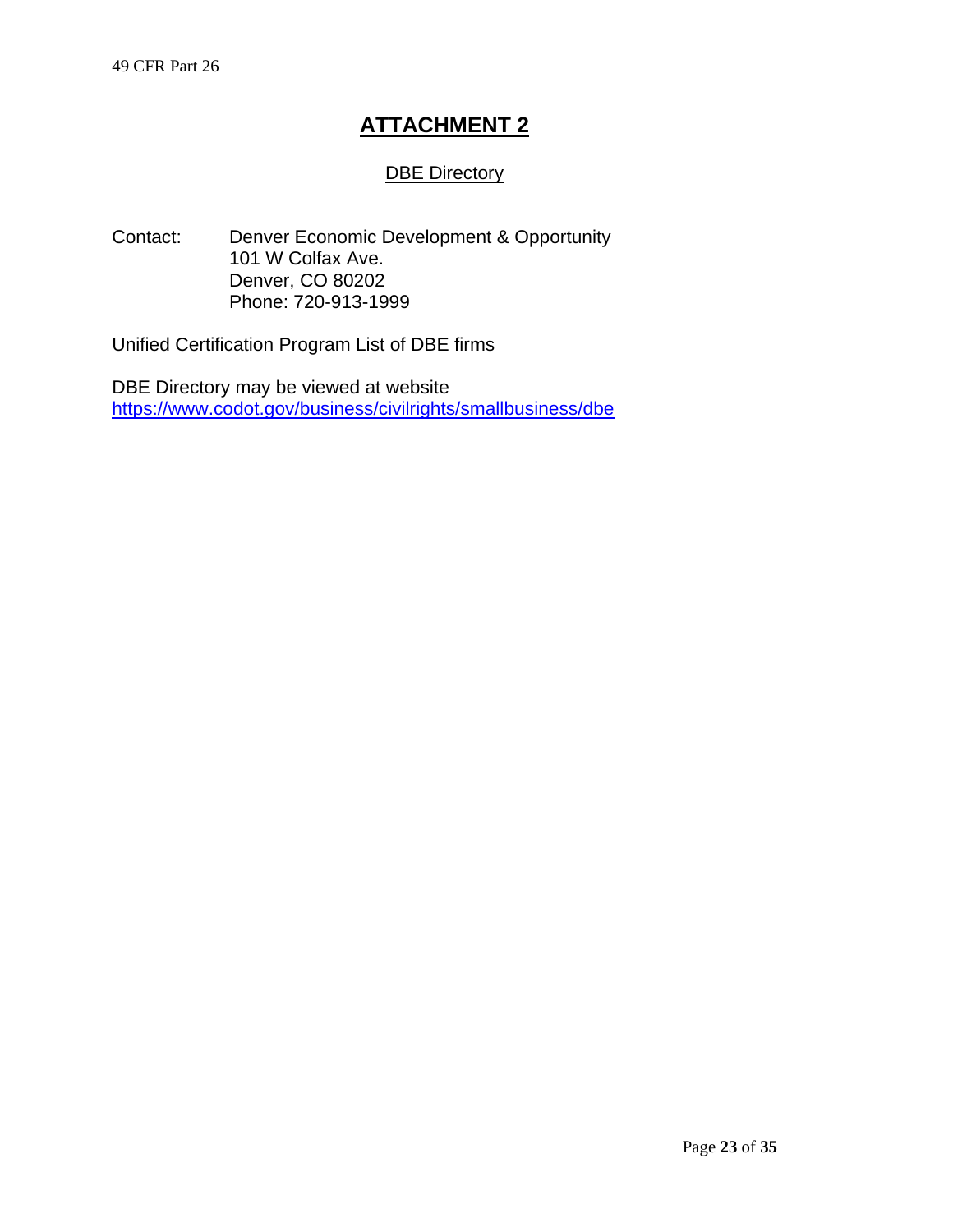## Monitoring and Enforcement Mechanisms/Legal Remedies

MMT has available several remedies to enforce the DBE requirements contained in its contracts, including, but not limited to, the following:

- 1. Breach of contract action, pursuant to the terms of the contract;
- 2. Breach of contract action, pursuant to Colorado Revised Statutes, Title 4;

In addition, the federal government has available several enforcement mechanisms that it may apply to firms participating in the DBE problem, including, but not limited to, the following:

- 1. Suspension or debarment proceedings pursuant to 49 CFR part 26
- 2. Enforcement action pursuant to 49 CFR part 31
- 3. Prosecution pursuant to 18 USC 1001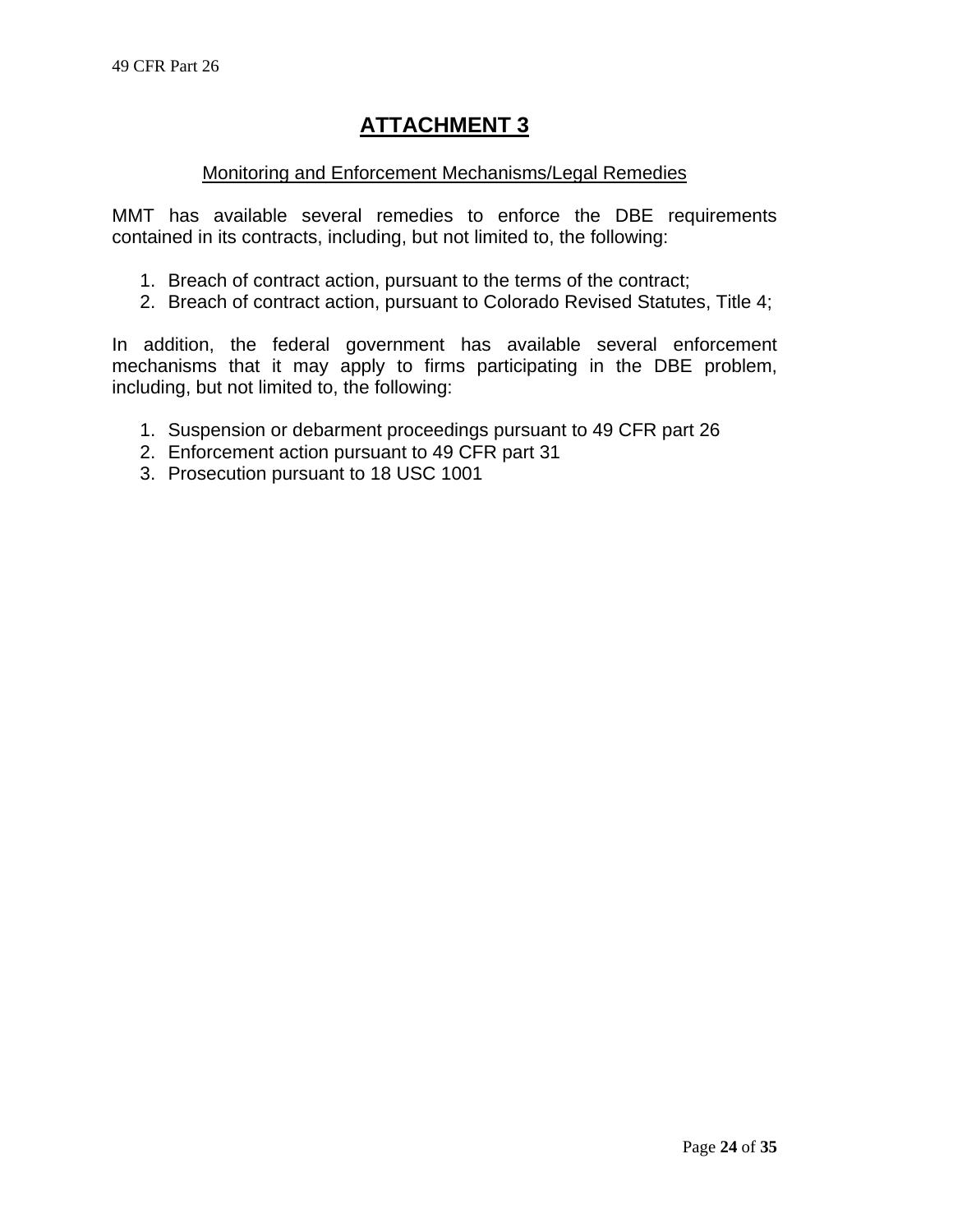## Section 26.45: Overall Goal Calculation

### **Amount of Goal**

MMT's overall goal for 2021-2023, is the following: 6% of the Federal financial assistance will be expended in DOT-assisted contracts, exclusive of FTA funds to be used for the purchase of transit vehicles.

## **Methodology used to Calculate Overall Goal**

#### **Step 1:** 26.45(c)

l

Determine the base figure for the relative availability of DBEs.

To establish a base figure for the relative availability of DBEs to all comparable firms (DBEs and non-DBEs) available to participate in MMT's FTA-assisted contracting opportunities, MMT completed an analysis of the subcontractable elements in each anticipated project/contract. The elements are identified by the North American Industry Classification System (NAICS) code associated with that discipline of work, as reflected in Table 4.

The data sources used to derive the relative availability of DBEs in MMT's market area are the U.S. Census Bureau County Business Patterns**<sup>1</sup>** (CPB) database and the State of Colorado Unified Certification Program (UCP) DBE Directory. Additionally, for the analysis, MMT identified twelve counties within its market area, consisting of Adams, Arapahoe, Custer, Denver, Douglas, El Paso, Elbert, Fremont, Jefferson, Lincoln, Pueblo, and Teller.

<sup>&</sup>lt;sup>1</sup>Published in April 2017 using 2015 data. The Census Bureau County Business Patterns data is published on an annual schedule.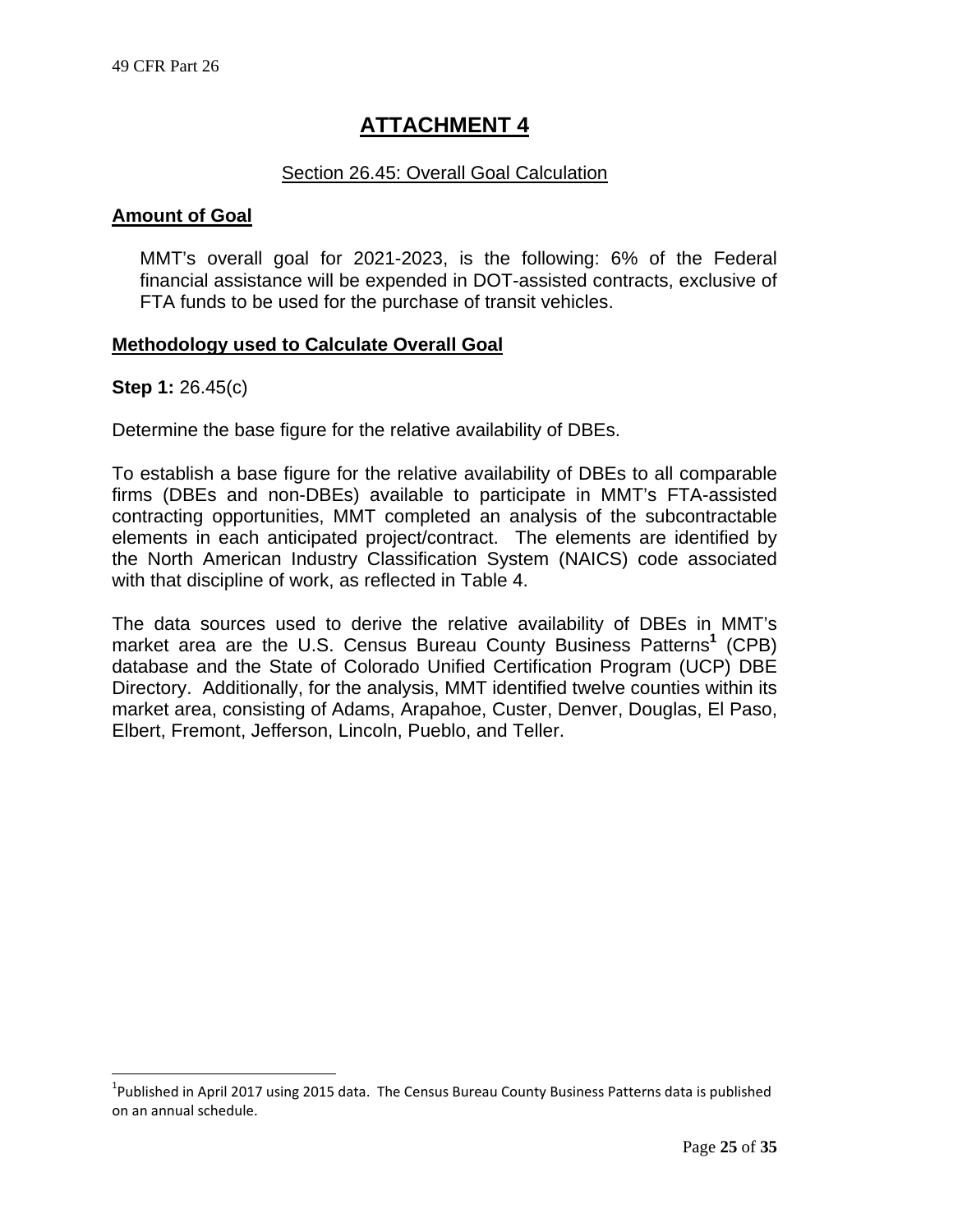|                            |        |                                                  |              | <b>Number of Firms</b> | <b>DBE</b>   |
|----------------------------|--------|--------------------------------------------------|--------------|------------------------|--------------|
|                            |        | <b>NAICS Codes / Descriptions</b>                | <b>DBE</b>   | <b>Total</b>           | Availability |
|                            | 236220 | Commercial & Institutional Building Construction | 48           | 513                    | 9.36%        |
|                            | 237310 | Highway, Street & Bridge Construction            | 58           | 114                    | 50.88%       |
|                            | 237990 | Other Heavy & Civil Construction                 | 24           | 30                     | 80.00%       |
|                            | 238110 | Foundation, Structure, Building Exterior         | 34           | 273                    | 12.45%       |
|                            | 238130 | <b>Framing Contractors</b>                       | 16           | 241                    | 6.64%        |
|                            | 238160 | <b>Roofing Contractors</b>                       | 14           | 463                    | 3.02%        |
|                            | 238210 | <b>Electrical Contractors</b>                    | 29           | 1,027                  | 2.82%        |
|                            | 238220 | Plumbing, Heating & Air Conditioning             | 15           | 1,227                  | 1.22%        |
|                            | 238310 | Drywall Installation                             | 31           | 300                    | 10.33%       |
| Construction               | 238320 | Painting, Wall Covering Contractors              | 42           | 528                    | 7.95%        |
|                            | 238910 | <b>Site Preparation Contractors</b>              | 68           | 360                    | 18.89%       |
|                            | 238990 | All Other Specialty Trade Contractors            | 49           | 445                    | 11.01%       |
|                            | 561730 | Landscaping Contractors                          | 32           | 1,047                  | 3.06%        |
|                            | 561990 | Flagging                                         | 34           | 174                    | 19.54%       |
|                            | 327320 | Read-Mix Concrete                                | 0            | 29                     | 0.00%        |
|                            | 423320 | Asphalt & Concrete Mixture Merchants             | $\mathbf{1}$ | 48                     | 2.08%        |
|                            | 424910 | <b>Mulch Merchant Wholesalers</b>                | $\mathbf{1}$ | 29                     | 3.45%        |
|                            |        | Subtotal                                         | 496          | 6,848                  | 7.24%        |
|                            | 541310 | Architect Services                               | 33           | 376                    | 8.78%        |
|                            | 541320 | Landscape Architectural Services                 | 63           | 130                    | 48.46%       |
|                            | 541330 | <b>Engineering Services</b>                      | 28           | 1,510                  | 1.85%        |
|                            | 541360 | Geophysical Surveying & Mapping                  | $\mathbf 0$  | 46                     | 0.00%        |
|                            | 541370 | Surveying & Mapping                              | 7            | 117                    | 5.98%        |
| <b>Consulting Services</b> | 541611 | Administration, Management, Strategic Planning   | 39           | 1,609                  | 2.42%        |
|                            | 541614 | <b>Transportation Management</b>                 | 19           | 128                    | 14.84%       |
|                            | 541620 | <b>Environmental Consulting</b>                  | 66           | 246                    | 26.83%       |
|                            | 541690 | Other Scientific & Technical Consulting Services | 10           | 463                    | 2.16%        |
|                            | 541910 | Market Research, Public Opinion Polling          | 63           | 74                     | 85.14%       |
|                            |        | Subtotal                                         | 328          | 4,699                  | 6.98%        |
|                            | 485991 | Special Needs Passenger Transit                  | $\mathbf 0$  | 27                     | 0.00%        |
|                            | 561720 | Janitorial Services                              | 31           | 822                    | 3.77%        |
|                            | 561422 | <b>Telephone Call Centers</b>                    | $\mathbf 0$  | 91                     | 0.00%        |
| Operations                 |        | Subtotal                                         | 31           | 940                    | 3.30%        |
|                            |        | <b>TOTALS</b>                                    | 855          | 12,487                 | 6.85%        |

Table 4 Relative Availability of DBEs

The base figure expresses the availability of DBEs as a percentage of all firms for each NAICS code for which there will be contracting and subcontracting opportunities. As indicated below, the base figure is derived by dividing the total number of DBEs by the total number of All Firms.

> *Base Figure = 12,487 (Total All = 6.85% 855 (Total DBEs) Firms)*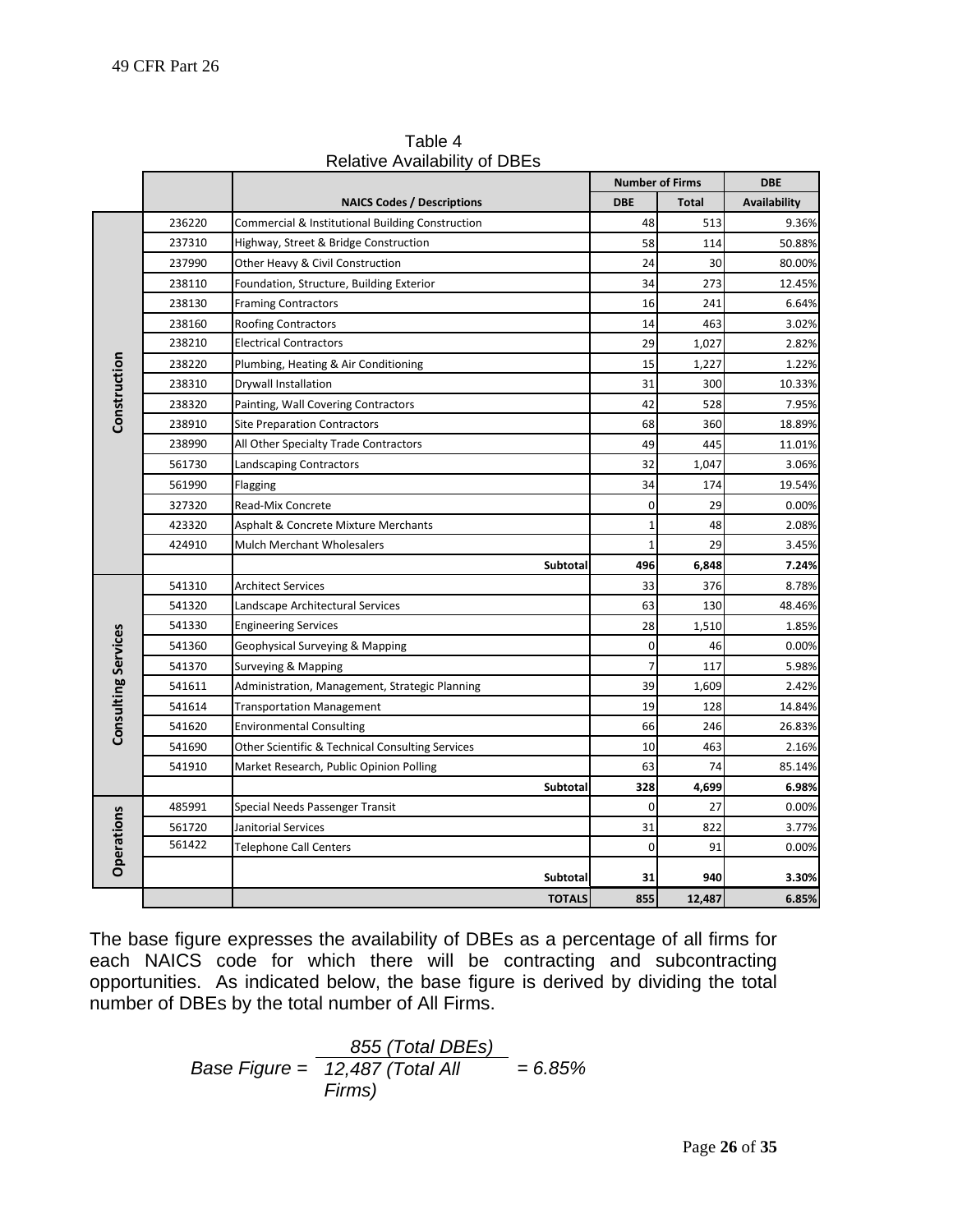*Step 1 Base Figure Weighting –* Weighting can help ensure that the Step 1 Base Figure is as accurate as possible. Table 5 illustrates the DBE percentage weighting calculation.

|                  | <b>WEIGHTING FORMULA CALCULATIONS</b> |                  |  |         |                    |  |                |                     |       |              |  |
|------------------|---------------------------------------|------------------|--|---------|--------------------|--|----------------|---------------------|-------|--------------|--|
|                  | % of                                  | Construction     |  | % of    | Consulting         |  | % of           | Operations          |       |              |  |
|                  | Federal                               | <b>Services</b>  |  | Federal | <b>Services</b>    |  | Federal        | (Total All          |       |              |  |
|                  | Funding                               | (Total All NAICS |  | Funding | (Total All         |  | <b>Funding</b> | <b>NAICS Codes)</b> |       | <b>TOTAL</b> |  |
|                  | (V)                                   | Codes)           |  | (W)     | <b>NAICS Codes</b> |  | (X)            |                     |       |              |  |
| <b>IDBEs</b>     | 65.80%                                | 496(A)           |  | 0.65%   | $328$ (C)          |  | 22.88%         |                     | 31(E) | 855          |  |
| <b>All Firms</b> |                                       | $6,848$ (B)      |  |         | 4,699(D)           |  |                | 940 (F)             |       | 12,487       |  |
|                  |                                       |                  |  |         |                    |  |                |                     |       |              |  |
|                  | V(A/B)                                | 4.77%            |  | W(C/D)  | 0.05%              |  | X(E/F)         | 0.75%               |       | 5.57%        |  |

| -<br>$\overline{\phantom{0}}$ |        | V(A/B) |       | W(C/D) |        | 7E)<br>- |
|-------------------------------|--------|--------|-------|--------|--------|----------|
| $=$                           | 65.80% | 496    | 0.65% | 328    | 22.88% |          |
|                               |        | 6848   |       | 4699   |        | 940      |

(A) Total Number of DBEs in Construction Services NAICS Codes

(C) Total number of DBEs in Consulting Services NAICS Codes

(E) Total number of DBEs in Operation Service NAICS Codes

(B) Total Number of All Firms in Construction Services NAICS Codes

(D) Total Number of all Firms in Consultant Services NAICS Codes

(F) Total Number of All Firms in Operations Services NAICS Codes

(V) The percent of total federal funding in Construction Services NAICS Codes

(W) The percent of total federal funding in Consulting Services NAICS Codes

(X) The percent of total federal funding in Operations Services NAICS Codes

**Step 2:** 26.45(d)

Once the DBE base figure has been calculated, regulations 49 CFR Part 26.45(d) requires that "all of the evidence available" in your jurisdiction must be examined to determine what adjustment, if any, is needed to the base figure to arrive at your overall goal.

The regulations further state that there are several types of evidence that must be considered when adjusting the base figure, such as: 49 CFR Part 26.45(d)(1)(i), "The current capacity of DBEs to perform work in your DOT-assisted contracting program, as measured by the volume of work DBEs have performed in recent years."

Since the anticipated contracting opportunities for FFYs 2021 – 2023 are similar to past years; MMT analyzed its past participation to determine the feasibility of an adjustment to the base figure.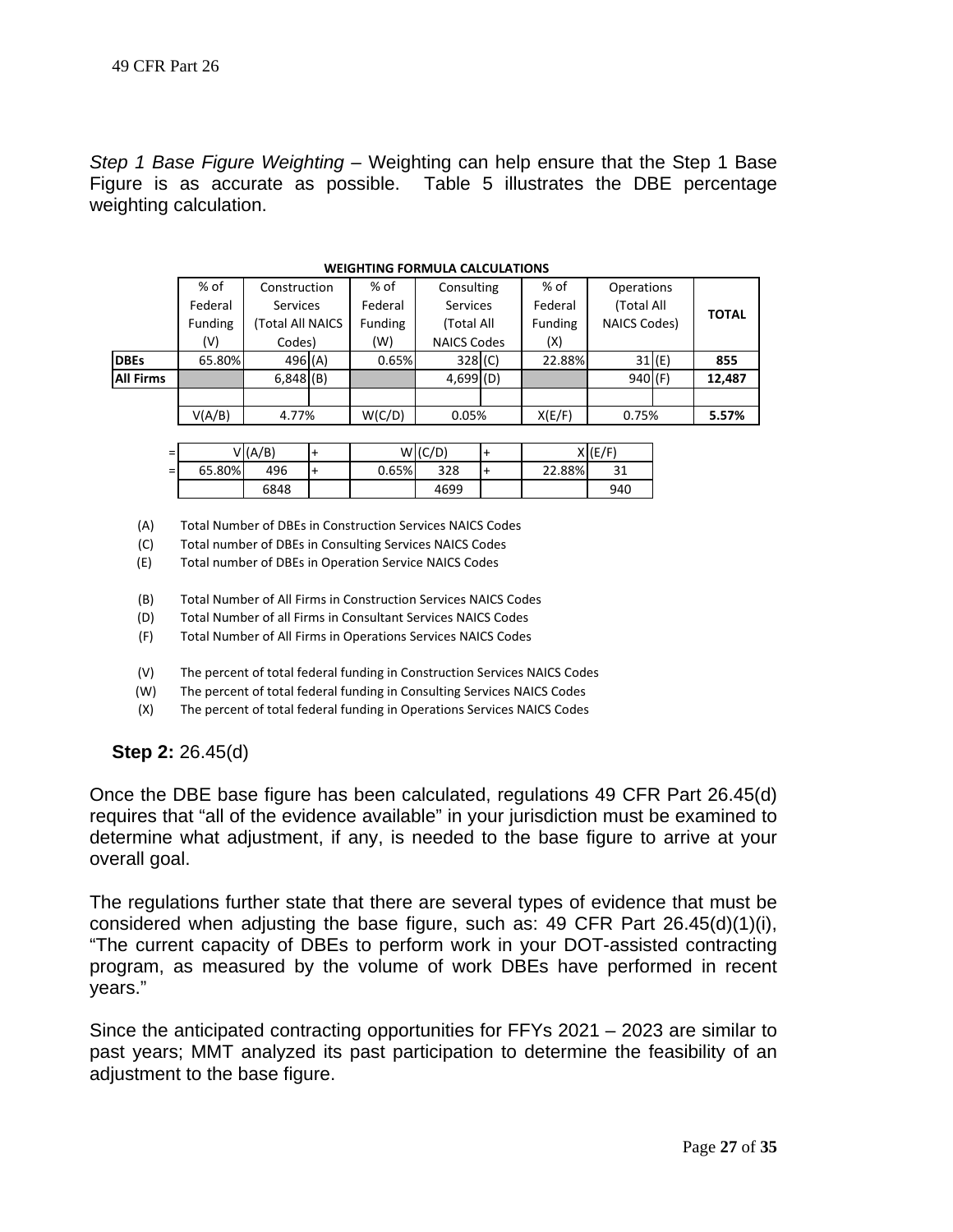Table 6 reflects DBE achievement for the previous three federal fiscal years.

Table 6

| <b>Federal Fiscal</b> |                 |  | <b>Total Contract</b>  |   | <b>Total DBE Dollars</b> | <b>DBE</b>        |  |
|-----------------------|-----------------|--|------------------------|---|--------------------------|-------------------|--|
| Year                  | <b>DBE Goal</b> |  | <b>Dollars Awarded</b> |   | Awarded                  | <b>Achievment</b> |  |
| 2018                  | 6%              |  | 3,019,382.00           | Ś | 523,169.00               | 25%               |  |
|                       |                 |  |                        |   |                          |                   |  |
| 2019                  | 6%              |  | 4,114,791.00           | ς | 107,573.00               | 8%                |  |
|                       |                 |  |                        |   |                          |                   |  |
| $2020*$               | 6%              |  | 603,597.45             |   | 15,280.00                | 3%                |  |

 *For the federal fiscal year six month reporting period October 1. 2019 – March 31, 2020* 

MMT had determined the median past participation of 5.82% to be the most relevant adjustment factor to consider for FFY 2018-2020. When applying the federal-prescribed formula (i.e., the average of the step one base figure (5.57%), and the median past participation (5.82%) the resulting adjusted base figure was 5.695%, see Table 7.

|                                       | Table 7                                               |                      |                  |  |
|---------------------------------------|-------------------------------------------------------|----------------------|------------------|--|
| <b>Step One Base</b><br><b>Figure</b> | <b>Median Past</b><br>Participation<br>FY 2018 - 2020 | <b>Divided</b><br>By | Adjusted<br>Goal |  |
| 5.57%                                 | 5.82%                                                 |                      | 5.695%           |  |
|                                       | 11.39                                                 |                      |                  |  |

After an updated analysis of relative availability of DBE's, MMT has determined that the contracting and subcontracting opportunities are similar to past years. Accordingly, MMT's final proposed overall DBE goal for FFY 2021 – 2023 FTAassisted contracts, is rounded and set at 6%.

## **Public Participation**

MMT published our goal information in these publications: Bidnet and the City website www.coloradosprings.gov

MMT received comments from these individuals or organizations: No comments were received.

Summaries of these comments are as follows: N/A

Our responses to these comments are: N/A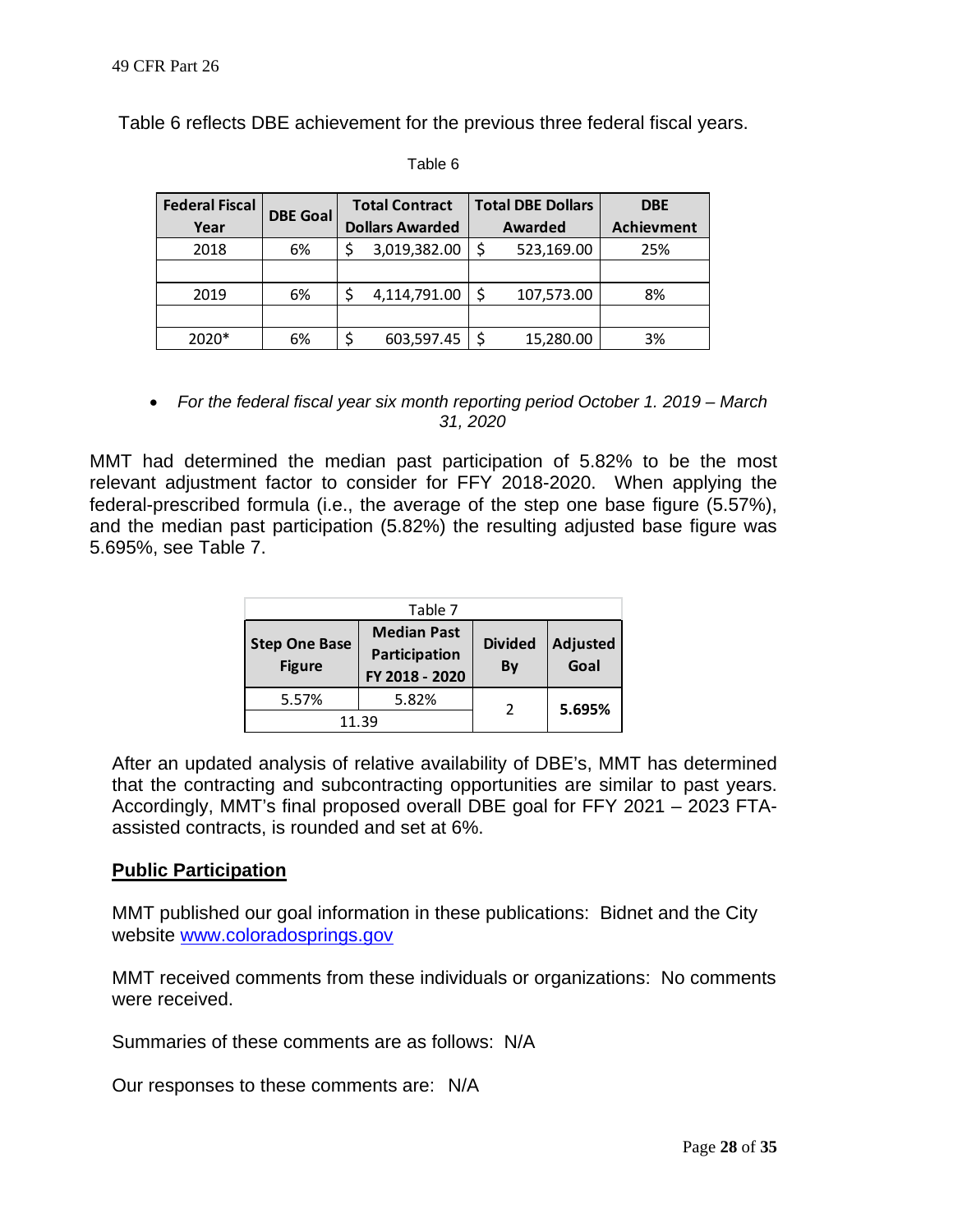## Section 26.51: Breakout of Estimated Race-Neutral & Race Conscious **Participation**

MMT will meet the maximum feasible portion of its overall goal by using raceneutral means of facilitating DBE participation. MMT uses the following raceneutral means to increase DBE participation:

- Making RFPs and IFBs attractive to DBEs
- Send out solicitation notices to certified DBEs and other small businesses so they are aware of contracting and subcontracting opportunities
- Ensuring that contractors, vendors and small businesses are informed of MMT's DBE Program and its requirements
- Advertise and promote the Colorado Unified Certification Program (CUCP) DBE directory to prime contractors at pre-bid meetings
- Encourage minority and women small businesses to apply for DBE certification
- Partnering with minority and women Chamber of Commerce business and contractor associations to network with new vendors and promote doing business with the City of Colorado and MMT.
- Conduct workshops and provide vendors with one-on-one meetings for direct marketing of products and services
- Attend workshops to network with other DBE Liaison Officers
- Conduct workshops in conjunction with CDOT certifying agency at the local Small Business Development Workshop
- Conduct open house meetings to advertise contracting and sub-contracting opportunities to both primes and subs to allow networking prior to project advertisement
- In addition to vendor/contractor registration information and solicitation information, enhance MMT's website with resources for vendors, contractors, DBEs and other small businesses

MMT estimates that, in meeting our overall goal of 6%, MMT will obtain 6% from race-neutral participation.

The following is a summary of the basis of our estimated breakout of race-neutral and race conscious DBE participation: MMT will analyze, on an annual basis, the DBE awards and commitments reported to the FTA on a semi-annual basis. MMT intends to meet its overall goal through the use of race-neutral means of facilitating DBE participation. If the DBE awards and commitments are less than the overall race-neutral DBE goal, MMT will develop and submit a written analysis of the shortfall, as well as the corrective actions to be implemented to remedy the shortfall. The corrective actions may also include establishing contract goals to meet any portion of the overall goal MMT projects not being able to meet using race-neutral means.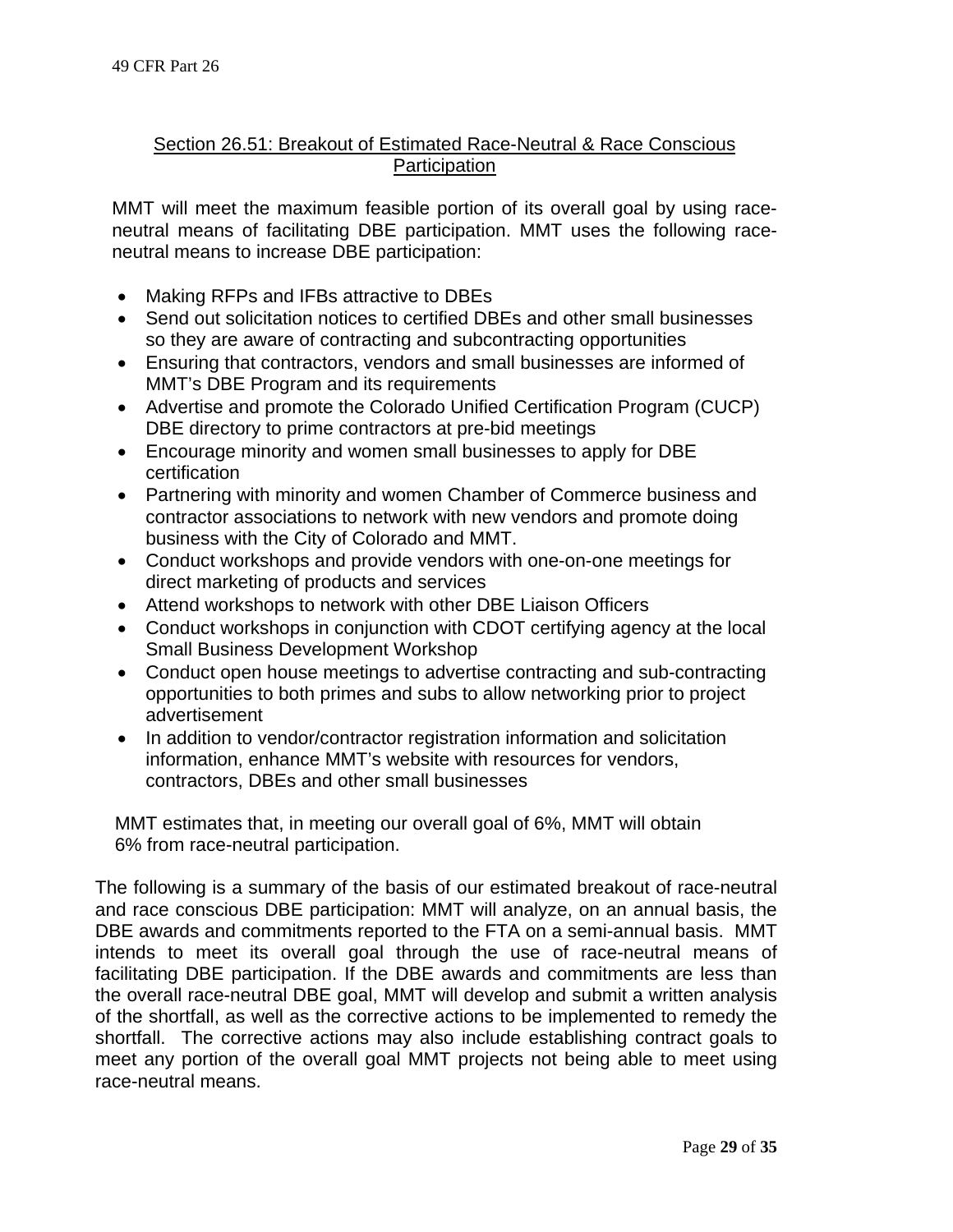In order to ensure that our DBE program will be narrowly tailored to overcome the effects of discrimination, if MMT uses contract goals MMT will adjust the estimated breakout of race-neutral and race-conscious participation as needed to reflect actual DBE participation (see 26.51(f)) and will track and report raceneutral and race conscious participation separately.

For reporting purposes, race-neutral DBE participation includes, but is not necessarily limited to, the following:

DBE participation through a prime contract a DBE obtains through customary competitive procurement procedures; DBE participation through a subcontract on a prime contract that does not carry DBE goal; DBE participation on a prime contract exceeding a contract goal; and DBE participation through a subcontract from a prime contractor that did not consider a firm's DBE status in making the award.

MMT will maintain data separately on DBE achievements in those contracts with and without contract goals, respectively.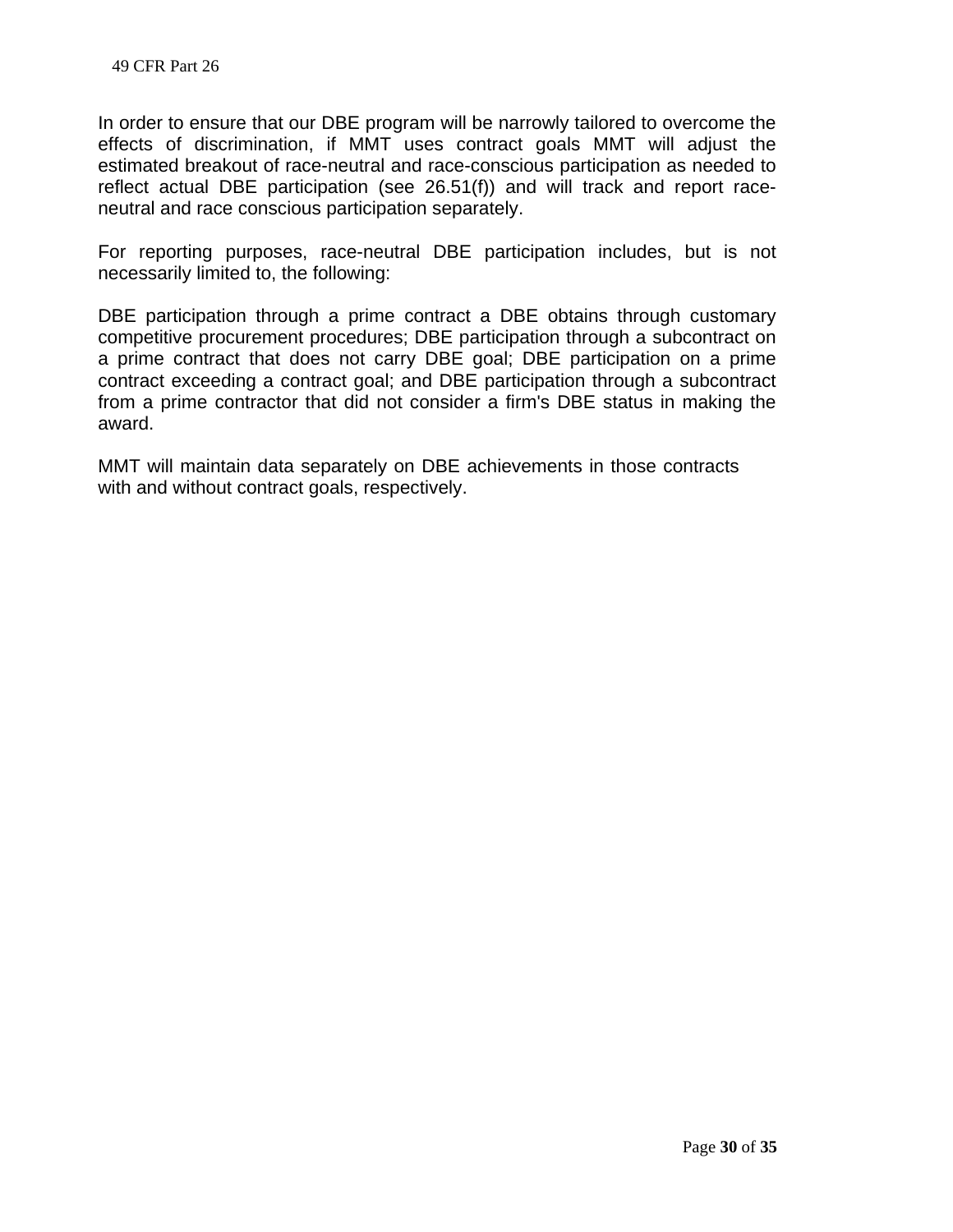#### Forms 1 & 2 for Demonstration of Good Faith Efforts

#### **Enclosure 1A - DBE AFFIDAVIT**

\_\_\_\_\_\_\_\_\_\_\_\_\_\_\_\_\_\_\_\_\_\_\_\_

THIS PAGE MUST BE COMPLETED BY ALL PRIME PROPOSERS/BIDDERS TO ACCEPT THE ESTABLISHED GOAL AND TO INDICATE THE PERCENTAGE OF DISADVANTAGED BUSINESS ENTERPRISE PARTICIPATION.

The undersigned bidder/proposer hereby agrees that the goal established for DBE participation in this project through subcontracting, obtaining materials from materials suppliers, or entering into a joint venture with Disadvantaged Business Enterprise(s) in conformity with the Requirements, Terms, and Conditions of this Attachment is:

## **\_\_\_% - DBE (Disadvantaged Business Enterprise)**

THIS PERCENTAGE RELATES TO DBE SUBCONTRACTING *(MATERIAL SUPPLIERS ARE CREDITED FOR 60% OF THEIR CONTRACT VALUE)* (UNLESS THE PRIME IS A CERTIFIED DBE) AND IS CONSISTENT WITH THE DISADVANTAGED BUSINESS ENTERPRISE STATEMENT LISTED IN THE BID/PROPOSAL FORM.

IT IS THE BIDDER'S/PROPOSER'S INTENT TO COMPLY WITH THE ABOVE GOAL.

THE BIDDER/PROPOSER IS COMMITTED TO MINIMUM OF \_\_\_\_\_\_\_\_\_\_ % UTILIZATION ON THIS CONTRACT, IF AWARDED, FOR DISADVANTAGED BUSINESS ENTERPRISE PARTICIPATION AND WILL SUBMIT REQUIRED DOCUMENTATION.

I DO SOLEMNLY DECLARE AND AFFIRM UNDER THE PENALTIES OF PERJURY THAT THE CONTENTS OF THE FOREGOING STATEMENTS ARE TRUE AND CORRECT, AND THAT I AM AUTHORIZED, ON BEHALF OF

|                           | TO MAKE THIS AFFIDAVIT                                                                                                                                                                                                                                                                                                                       |         |  |  |  |  |  |
|---------------------------|----------------------------------------------------------------------------------------------------------------------------------------------------------------------------------------------------------------------------------------------------------------------------------------------------------------------------------------------|---------|--|--|--|--|--|
| (Name of Business Entity) |                                                                                                                                                                                                                                                                                                                                              |         |  |  |  |  |  |
| (Date)                    | (Affiant)                                                                                                                                                                                                                                                                                                                                    | (Title) |  |  |  |  |  |
|                           |                                                                                                                                                                                                                                                                                                                                              |         |  |  |  |  |  |
|                           |                                                                                                                                                                                                                                                                                                                                              |         |  |  |  |  |  |
|                           |                                                                                                                                                                                                                                                                                                                                              |         |  |  |  |  |  |
|                           | undersigned officer, personally appeared ________________________________, known to me to<br>be the person described in the foregoing Affidavit, and acknowledged that he (she)<br>executed the same in the capacity therein stated and for the purposes therein contained.<br>In witness thereof, I hereunto set my hand and official seal. |         |  |  |  |  |  |
|                           |                                                                                                                                                                                                                                                                                                                                              |         |  |  |  |  |  |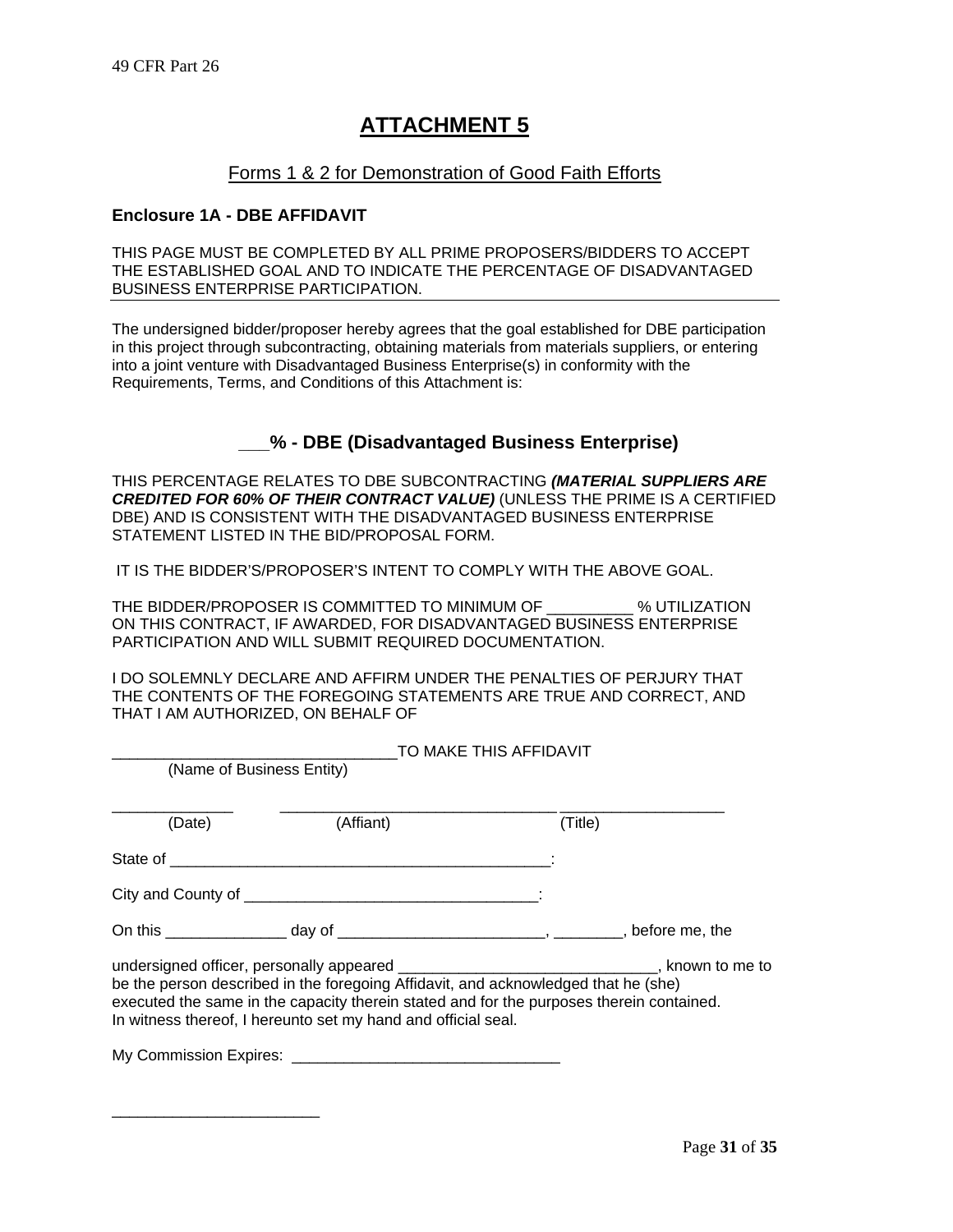#### (Notary Public) (SEAL) **Enclosure 1B - DBE AFFIDAVIT**

| THIS PAGE MUST BE COMPLETED BY DISADVANTAGED BUSINESS ENTERPRISE |  |
|------------------------------------------------------------------|--|
| CONTRACTOR (PROPOSER/BIDDER)                                     |  |

I HEREBY DECLARE AND AFFIRM that I am the\_\_\_\_\_\_\_\_\_\_\_\_\_\_\_\_\_\_\_\_\_\_\_\_\_\_\_\_\_\_\_\_\_\_

and duly authorized representative of (the firm of)

\_\_\_\_\_\_\_\_\_\_\_\_\_\_\_\_\_\_\_\_\_\_\_\_\_\_\_\_\_\_\_\_\_\_\_\_\_\_\_\_\_\_\_\_\_\_\_\_\_\_\_\_\_\_\_\_\_\_\_\_\_\_\_\_\_\_\_

whose address is

I hereby declare and affirm that I am a Disadvantaged Business Enterprise (DBE) and am certified as of the date that the City receives this bid/proposal and as defined by the City of Colorado Springs Purchasing Department in Attachment A for

\_\_\_\_\_\_\_\_\_\_\_\_\_\_\_\_\_\_\_\_\_\_\_\_\_\_\_\_\_\_\_\_\_\_\_\_\_\_\_\_\_\_\_\_\_\_\_\_\_\_\_\_\_ and that I will provide information and/or the

(Contract number and name)

certification to document this fact.

I DO SOLEMNLY DECLARE AND AFFIRM UNDER THE PENALTIES OF PERJURY THAT THE CONTENTS OF THE FOREGOING STATEMENTS ARE TRUE AND CORRECT, AND THAT I AM AUTHORIZED, ON BEHALF OF THE ABOVE FIRM, TO MAKE THIS AFFIDAVIT.

| (Date)                                                                                     | (Affiant) |
|--------------------------------------------------------------------------------------------|-----------|
|                                                                                            |           |
|                                                                                            |           |
|                                                                                            |           |
| undersigned officer, personally appeared _________________________________, known to me to |           |
| be the person described in the foregoing Affidavit, and acknowledged that he (she)         |           |
| executed the same in the capacity therein stated and for the purposes therein contained.   |           |
| In witness thereof, I hereunto set my hand and official seal.                              |           |
|                                                                                            |           |
| (Notary Public)                                                                            | (SEAL)    |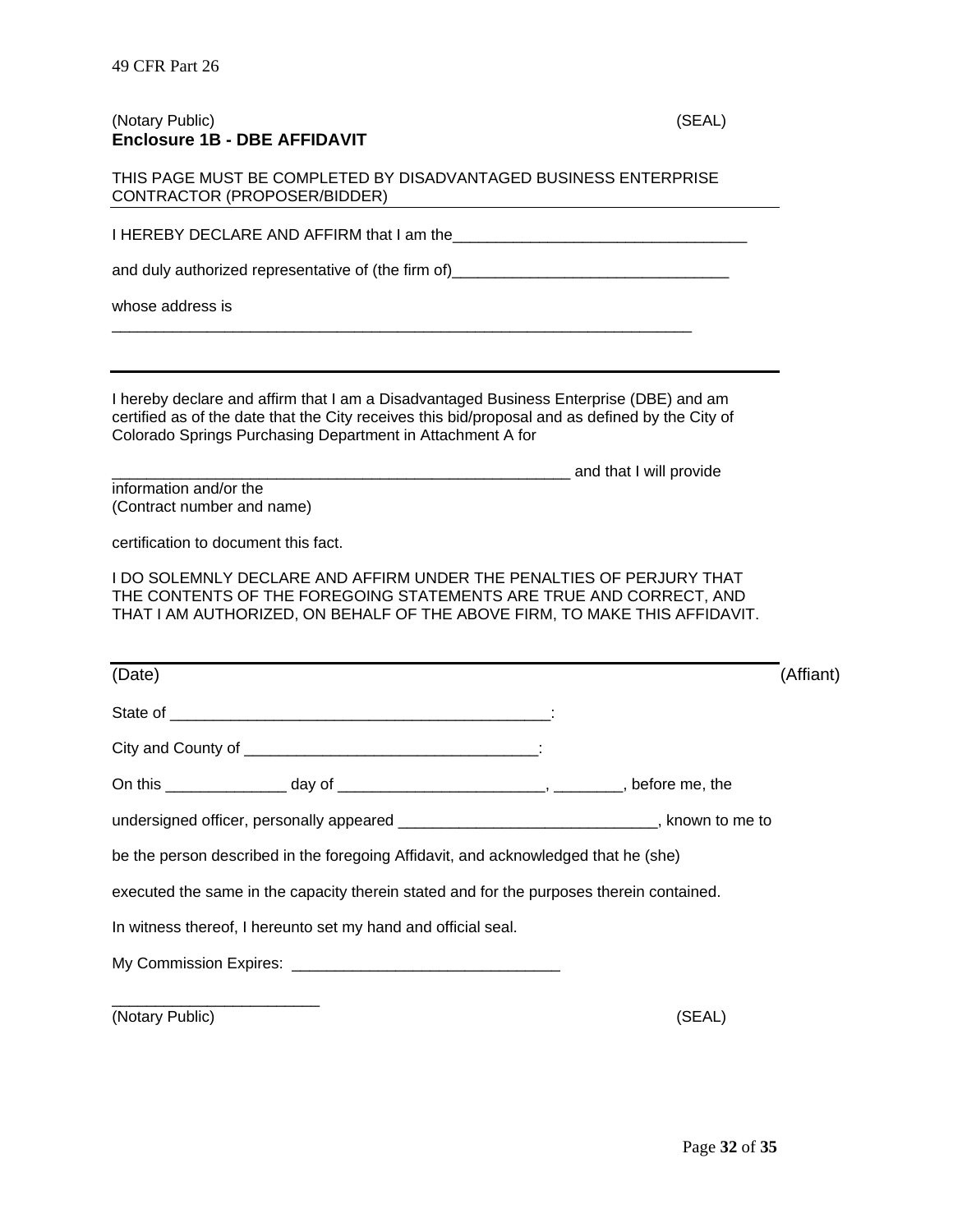#### **Enclosure 2 – Schedule of DBE Participation**

Re:\_\_\_\_\_\_\_\_\_\_\_\_\_\_\_\_\_\_\_\_\_\_\_\_\_\_\_\_\_\_\_\_\_\_\_\_\_\_\_\_\_\_\_\_\_\_\_\_\_\_\_\_\_\_\_\_\_\_\_\_\_\_\_\_\_\_\_

#### **(Specify particular work items or parts thereof to be performed and associated cost(s).)**

| <b>Firm submitting</b><br>bid/quote | <b>Certification #</b> | <b>Work items</b><br>description | <b>Dollar amount</b><br>towards DBE<br>Goal |
|-------------------------------------|------------------------|----------------------------------|---------------------------------------------|
|                                     |                        |                                  |                                             |
|                                     |                        |                                  |                                             |
|                                     |                        |                                  |                                             |
|                                     |                        |                                  |                                             |
|                                     |                        |                                  |                                             |
|                                     |                        |                                  |                                             |
|                                     |                        |                                  |                                             |
|                                     |                        |                                  |                                             |
|                                     |                        |                                  |                                             |
|                                     |                        |                                  |                                             |
|                                     |                        |                                  |                                             |

NAME OF PRIME CONTRACTOR

\_\_\_\_\_\_\_\_\_\_\_\_\_\_\_\_\_\_\_\_\_\_\_\_\_\_\_\_\_\_\_\_\_\_\_\_\_\_\_

\_\_\_\_\_\_\_\_\_\_\_\_\_\_\_\_\_\_\_\_\_\_\_\_\_\_\_\_\_\_\_\_\_\_\_\_\_\_\_ **SIGNATURE** 

\_\_\_\_\_\_\_\_\_\_\_\_\_\_\_\_\_\_\_\_\_\_\_\_\_\_\_\_\_\_\_\_\_\_\_\_\_\_ TITLE DATE

#### **Companies listed must be certified at the date of the bid submission.**

(Submit this page for each DBE subcontractor.)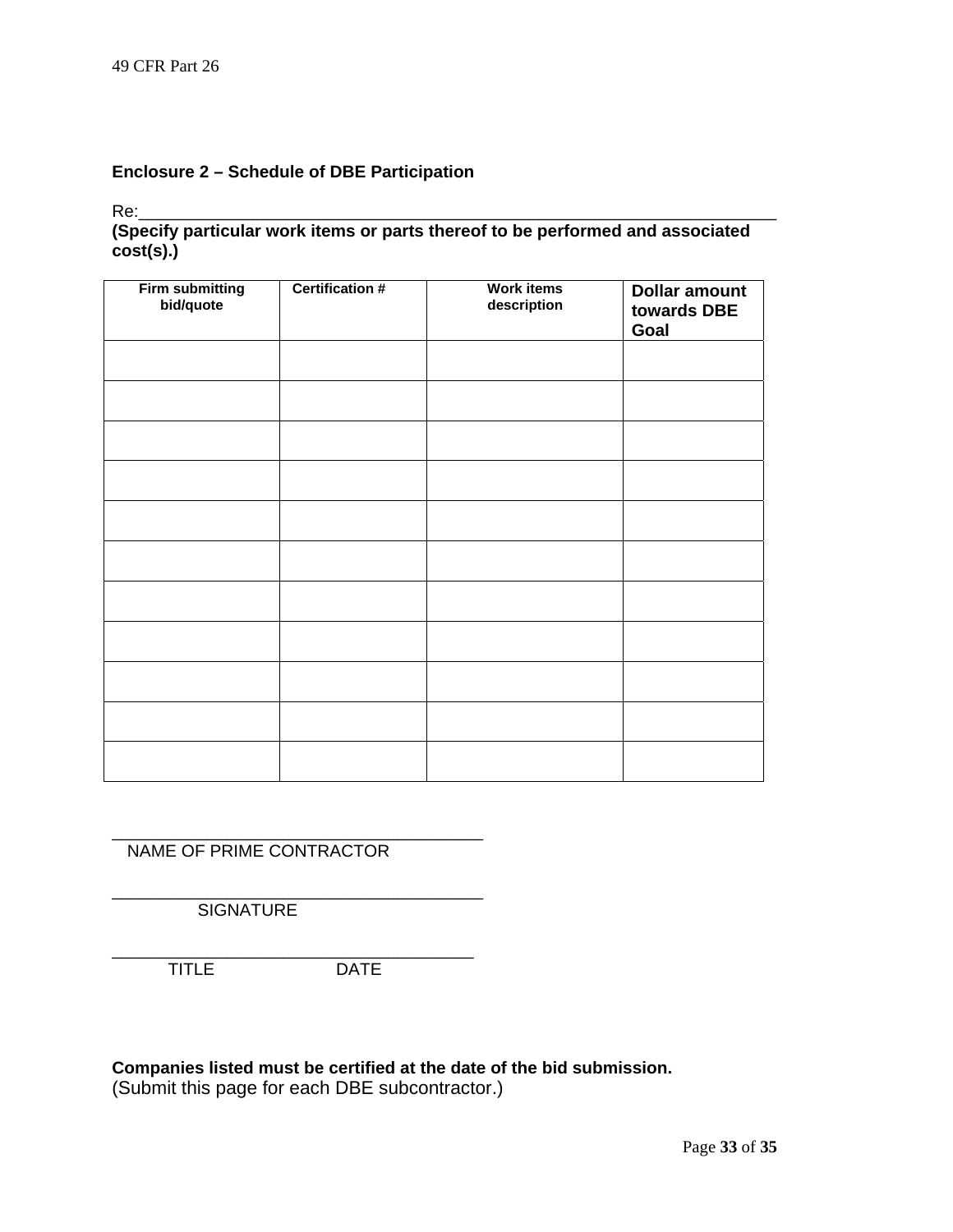## Certification Forms

MMT does not conduct any certifications, however, they will distribute the same forms as the Unified Certifications Program (UCP) to any interested firms who wish to be certified as a DBE.

Forms can be found at the following website:

http://www.coloradodot.info/business/equal-opportunity/dbe/certification.html